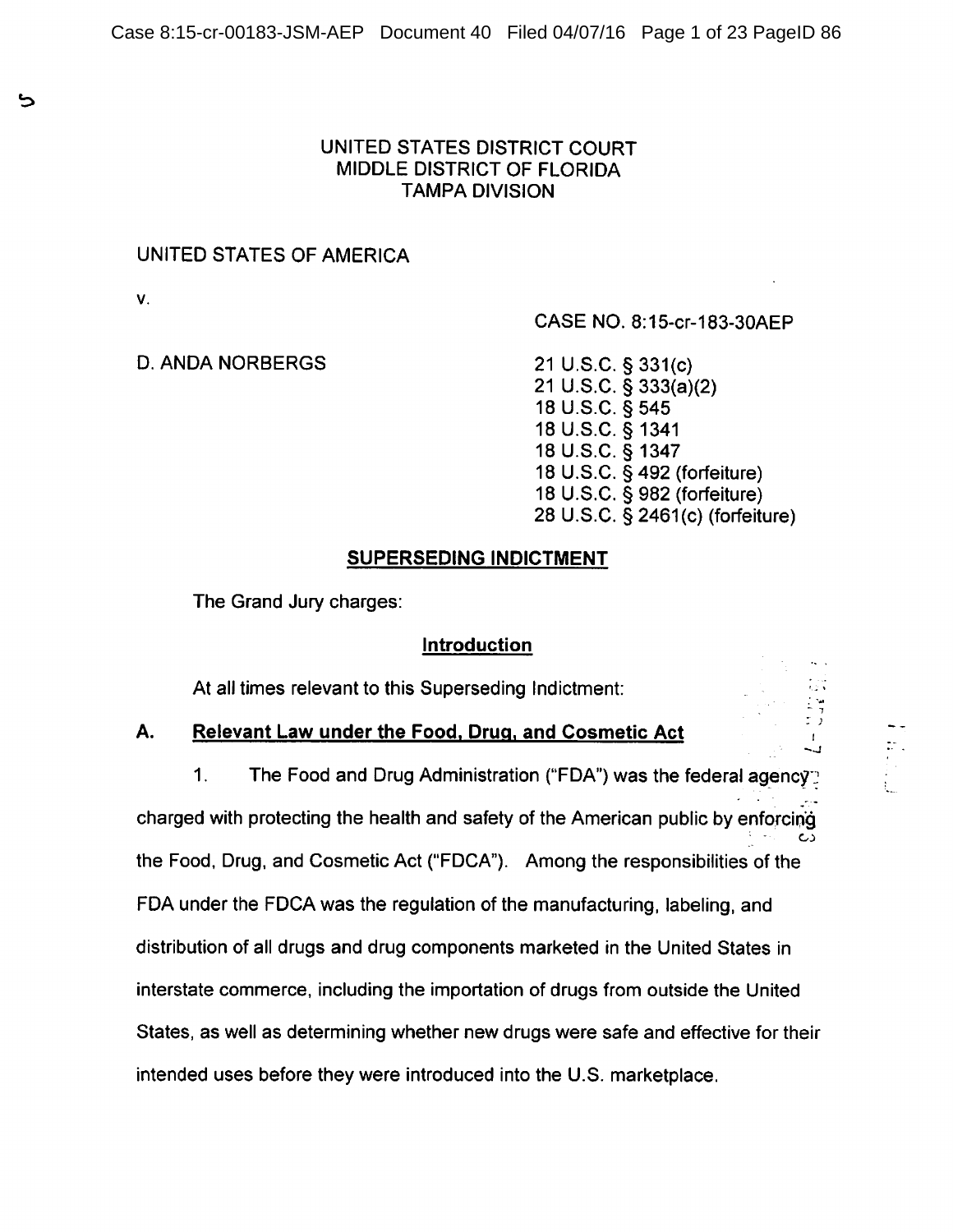$2.$ Under the FDCA, "drugs" were defined, in pertinent part, as articles intended for use in the cure, mitigation, treatment or prevention of disease in a person; articles (other than food) intended to affect the structure or function of the body of a person; or articles intended for use as components of other drugs.

 $3.$ Under the FDCA, the term "label" meant a display of written, printed, or graphic matter upon the immediate container of any article. The term "labeling" was broader, and included all labels, as well as other printed or graphic matter upon any article or any of its containers or wrappers, or accompanying such article.

- $\overline{4}$ . Under the FDCA, a "prescription drug" was
	- any drug which, because of its toxicity and other potential for  $a<sub>r</sub>$ harmful effects, or the method of its use, or the collateral measures necessary to its use, was not considered safe for use except under the supervision of a practitioner licensed by State law to administer such drugs; or
	- $b<sub>1</sub>$ any FDA-approved drug which was limited by its approval to use under the professional supervision of a practitioner licensed by law to administer prescription drugs.
- The FDA was also responsible for reviewing New Drug Applications  $5<sub>1</sub>$

("NDAs") to determine whether a new drug was safe and effective for its intended uses; a new drug could not be lawfully marketed in the United States unless and until the FDA approved an NDA for that drug.

6. Among other disclosures, every NDA was required to contain

information regarding the intended uses of the drug; specifications, components,

processes and controls used during manufacture of the drug itself; specifications

related to containers and closure systems, packaging materials and methods; and

the product labeling, including exterior labeling and package inserts. FDA's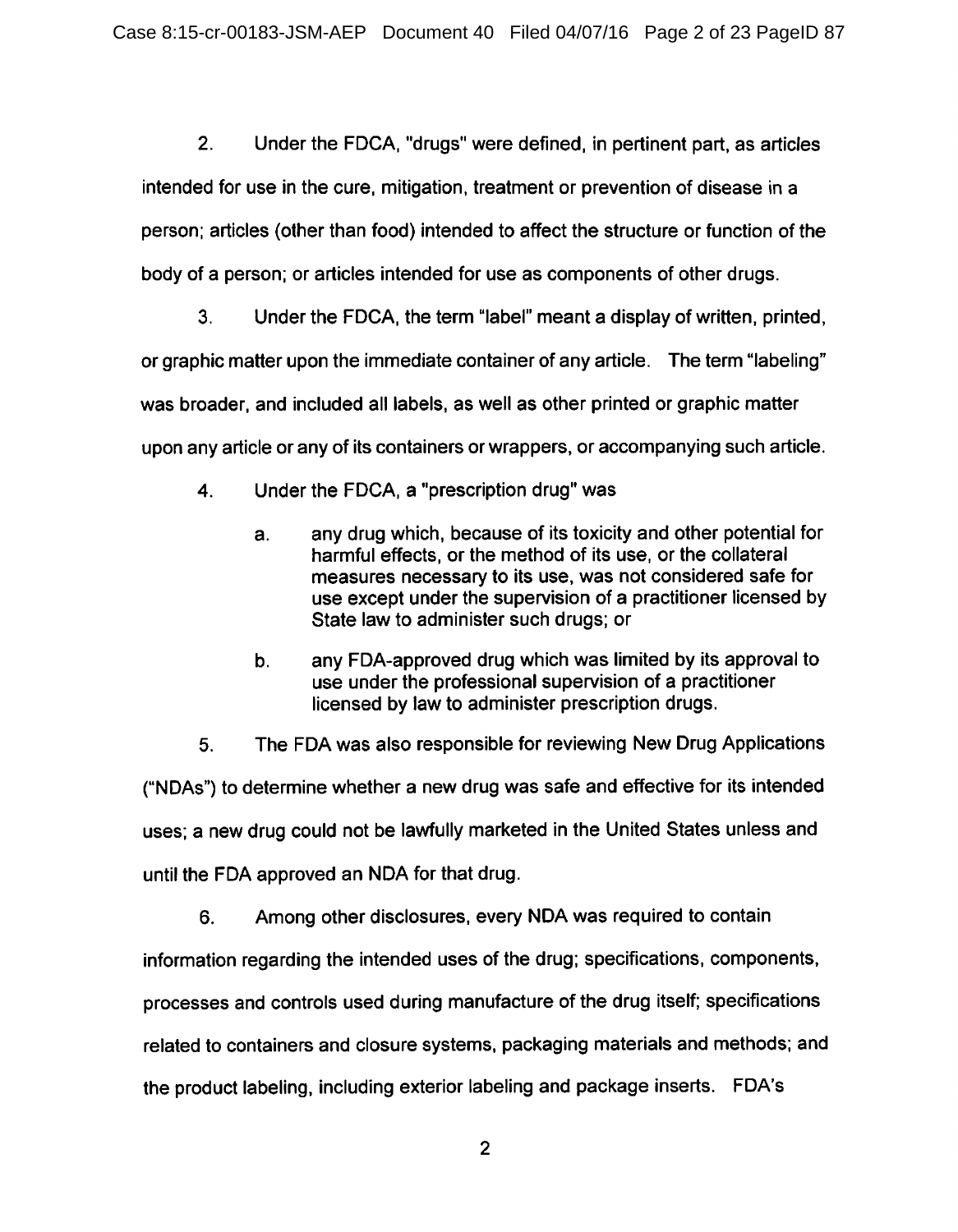determination about the safety and efficacy of a drug, which was the basis for approval, was based on the product being manufactured at a specified facility, in a specific strength and dosage form, and packaged, held, and labeled in a specific manner. Thus, an "approved" new drug was not merely the pill, tablet, or liquid that was produced at an FDA-registered and approved manufacturing facility. Rather, all aspects of a drug were required to match the description of the drug in the FDA-approved NDA. So, if a drug differed in any manner from the description in the FDA-approved NDA, it was not the approved drug, and the safety and efficacy of that drug was unknown.

- $7<sub>1</sub>$ Under the FDCA, a drug was misbranded if, among other things:
	- a. all the words, statements, and other information required by or under authority of the FDCA to appear on the labeling was not prominently placed thereon with such conspicuousness and in such terms as to render it likely to be read and understood by the ordinary individual under customary conditions of purchase and use; among other things, this meant the required information on the labeling had to appear in the English language; or
	- it was a prescription drug, and its labeling failed to bear the b. "Rx only" symbol.

 $8<sub>1</sub>$ A drug was also misbranded if its labeling failed to bear adequate directions for use. "Adequate directions for use" meant that the directions were sufficient for a layperson to safely use the drug and for the purposes for which it was intended. Directions under which a layperson can use a drug safely cannot be written for a prescription drug because such drugs can, by definition, only be used safely at the direction, and under the supervision, of a licensed practitioner. FDA-approved prescription drugs with their approved labeling were exempt from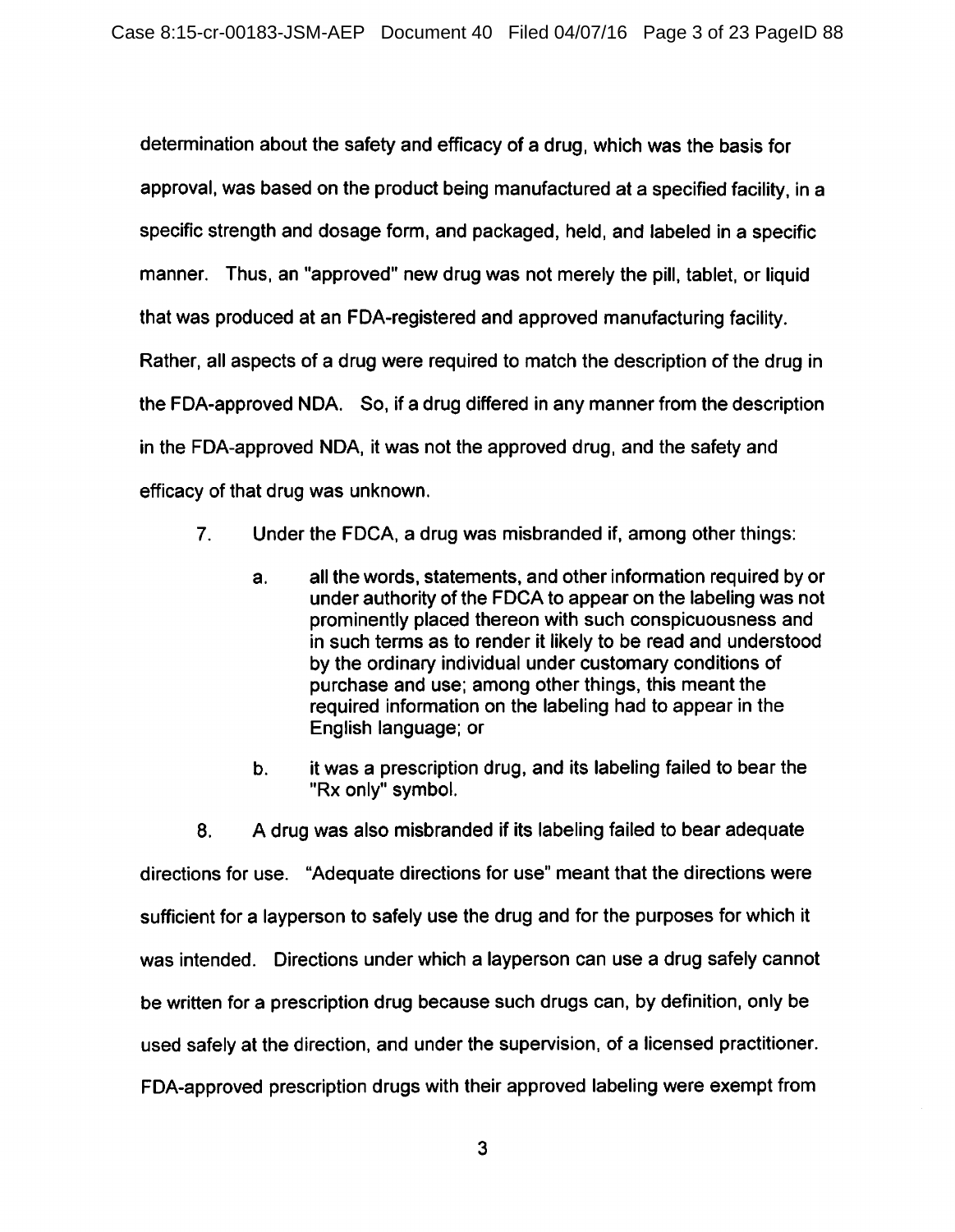having adequate directions for use by a layperson under specific circumstances. But unapproved prescription drugs that did not meet all the conditions for an exemption from the requirement of having adequate directions for use were necessarily misbranded.

9. The FDA had approved NDAs for prescription drugs with the names in the chart below. Included in the chart is also the active ingredient for those prescription drugs. These prescription drugs were used primarily to treat individuals with cancer.

| <b>FDA-Approved Drug</b> | <b>Active Ingredient</b> |
|--------------------------|--------------------------|
| <b>Neulasta</b>          | Pegfilgrastim            |
| Procrit                  | <b>Epoetin Alfa</b>      |
| Rituxan                  | Rituximab                |
| Treanda                  | <b>Bendamustine</b>      |
| Zometa                   | <b>Zoledronic Acid</b>   |

#### The Medicare Program (Reimbursement for Cancer Drugs) **B.**

 $10.$ The Medicare program ("Medicare") was a federal "health care benefit program," as defined by Title 18, United States Code, Section 24(b), which provided medical benefits, items, and services to persons who are 65 and older, or who had certain disabilities. The Medicare program was administered by the Centers for Medicare and Medicaid Services ("CMS"), an agency within the U.S. Department of Health and Human Services. Individuals who received benefits under Medicare were referred to as Medicare "beneficiaries." The Medicare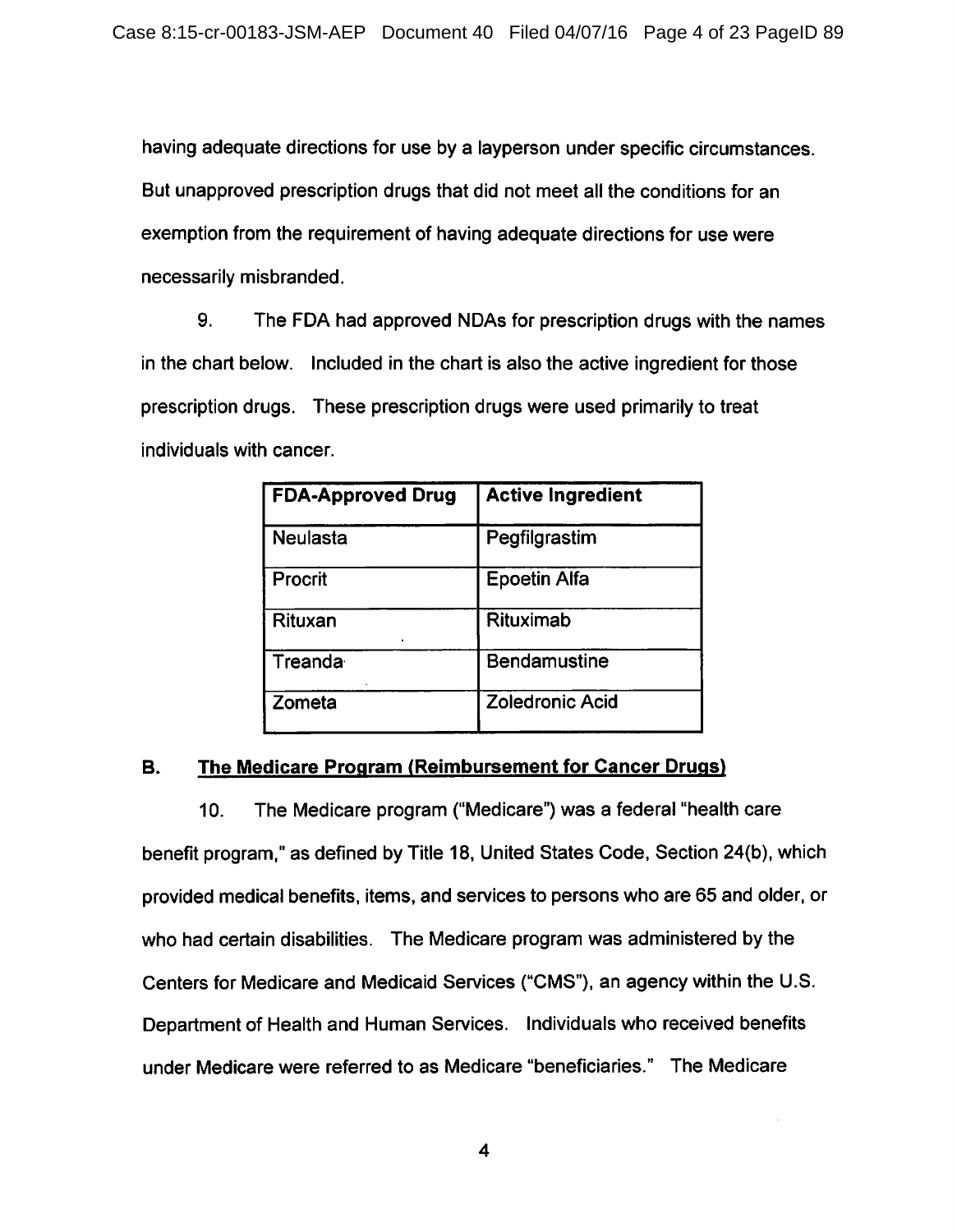program included multiple components, including hospital insurance (Part A) and medical insurance (Part B).

 $11.$ The Medicare Prescription Drug, Improvement, and Modernization Act ("MMA") of 2003 established a new methodology for Medicare Part B reimbursement for most covered drugs. Effective January 1, 2005, reimbursement for drugs was generally set at 106 percent of the average sales price ("ASP"). The ASP was a manufacturer's total sales in dollars of a drug to all purchasers in the United States in a calendar quarter, divided by the total number of units of the drug sold by the manufacturer in that quarter.

 $12.$ The Medicare program only paid, or provided reimbursement for, drugs that were safe and effective, and otherwise reasonable and necessary for the individual patient. Moreover, per Medicare, drugs approved for marketing by the FDA were considered safe and effective when used for indications specified on the labeling. Conversely, Medicare, or its fee-for-service contractor, would deny payment for drugs which had not received final marketing approval by the FDA. unless CMS had made a specific exception and instructed otherwise.

 $13.$ Thus, in order for Medicare to pay for the use of an FDA-approved drug, it was required that: (a) the drug was used on or after the date of the FDA's approval; (b) administration of the drug was reasonable and necessary for the individual patient; and (c) all other applicable Medicare coverage requirements were met.

Accordingly, a physician, or provider, submitting a claim for  $14.$ reimbursement for a covered drug represented that, among other things, the drug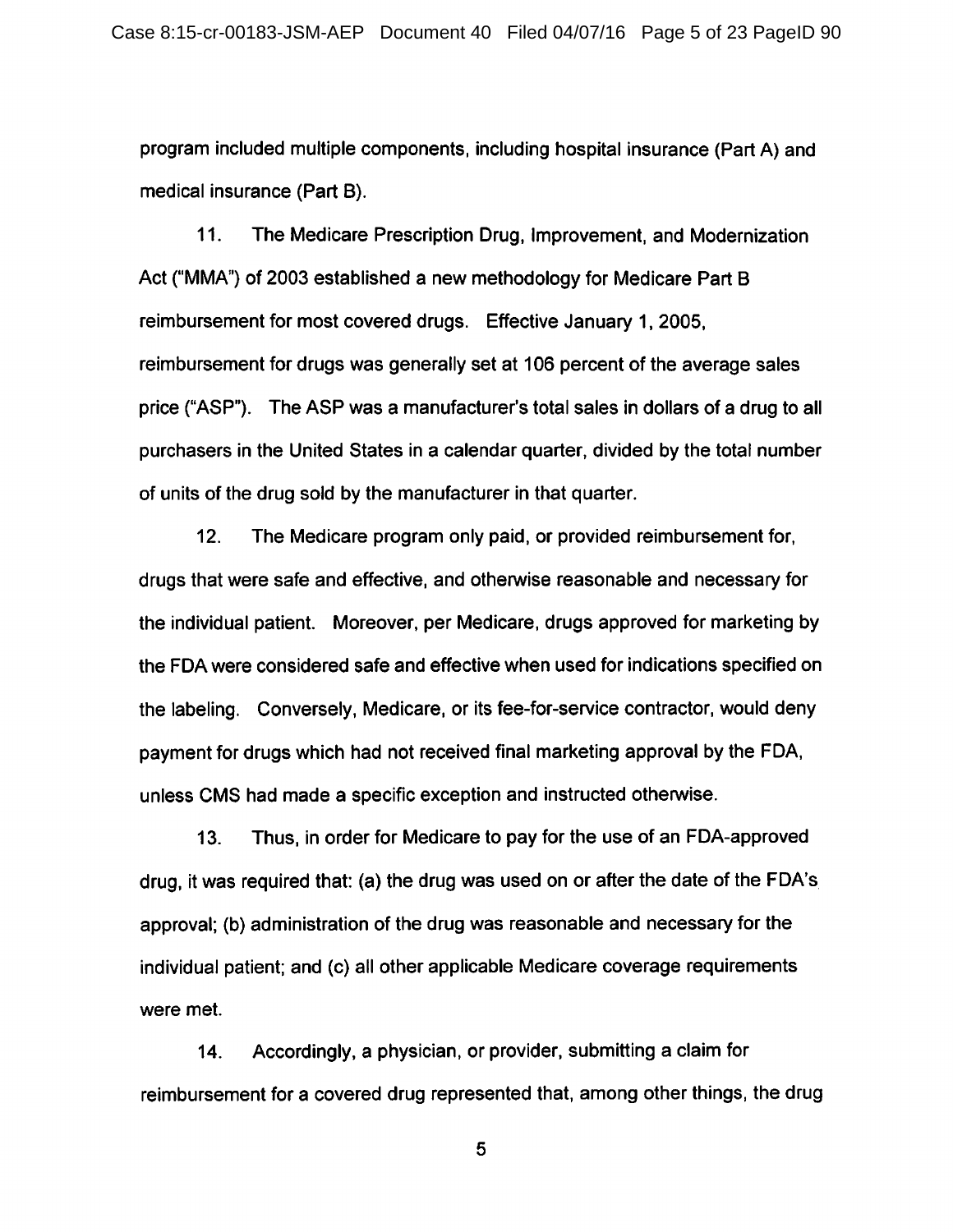was FDA-approved or that CMS made a specific exception for coverage of the drug.

 $15.$ For Medicare to ensure that claims for reimbursement from health care providers were processed in an orderly and consistent manner, requirements for standardized coding of such claims were established, including the Health Care Common Procedure Coding System ("HCPCS"), National Drug Codes ("NDC"). and Current Procedural Terminology ("CPT"), as maintained and distributed by the American Medical Association. Level II of the HCPCS was a standardized coding system that was used primarily to identify products, supplies, and services not included in the CPT codes, including the FDA-approved chemotherapy and supportive drugs listed above. A provider's claims for reimbursement were submitted to Medicare using the CMS Form 1500, Health Insurance Claim Form, or electronic submissions containing the same information.

#### C. **Foreign Distributors / Suppliers of Prescription Drugs**

Various foreign entities manufactured drugs for foreign markets that  $16.$ purportedly contained the same active ingredients as certain FDA-approved drugs; in some circumstances, the FDA-approved drug and foreign drug may have even shared the same trade name, while in other circumstances the names differed in one or more respects. Regardless, these foreign-made drugs had not been approved by the FDA and, as a result, the drugs' safety and efficacy were unknown. The foreign trade names for some of these non-FDA-approved drugs were as listed in column C below: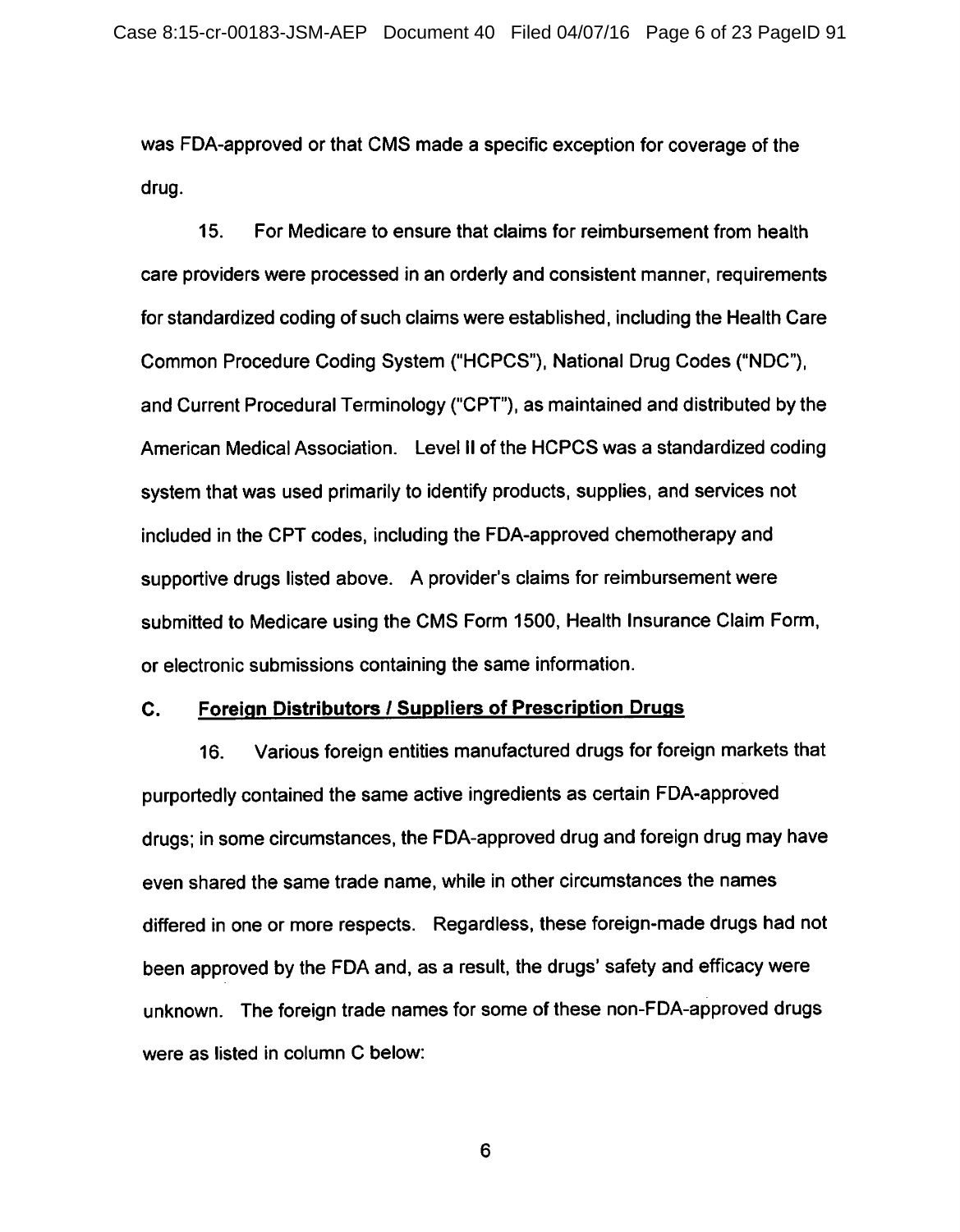| А                                             | в                        | С                                                                     |
|-----------------------------------------------|--------------------------|-----------------------------------------------------------------------|
| <b>U.S. Trade Name</b><br>(FDA-Approved Drug) | <b>Active Ingredient</b> | <b>Foreign Trade Name</b><br>(Not FDA-Approved)<br>(No CMS Exception) |
| Neulasta                                      | Pegfilgrastim            | <b>Neulastim</b>                                                      |
| Procrit                                       | <b>Epoetin Alfa</b>      | <b>Eprex</b>                                                          |
| Rituxan                                       | Rituximab                | MabThera                                                              |
| Treanda                                       | <b>Bendamustine</b>      | Ribomustin                                                            |
| Zometa                                        | <b>Zoledronic Acid</b>   | Zometa                                                                |

 $17<sub>1</sub>$ Quality Specialty Products ("QSP"), operating out of Winnipeg, Canada, and Cancer Drugs Online (d/b/a QS Supplies) were businesses that sold one or more of the drugs listed above in column C to physicians and other health care providers in the United States that had been obtained from foreign sources, which drugs (a) had not been approved for marketing by the FDA and (b) had not otherwise been designated by CMS as covered drugs for Medicare program purposes.

The unapproved foreign-sourced drugs listed above in Column C 18. were routinely sold at much lower prices by QSP and Cancer Drugs Online to health care providers in the United States as purported substitutes for the FDA-approved prescription drugs listed in Column A.

#### D. The Defendant and East Lake Oncology

D. Anda Norbergs was an oncologist licensed to practice medicine in 19. the State of Florida. Norbergs was the head doctor and president of East Lake

 $\overline{7}$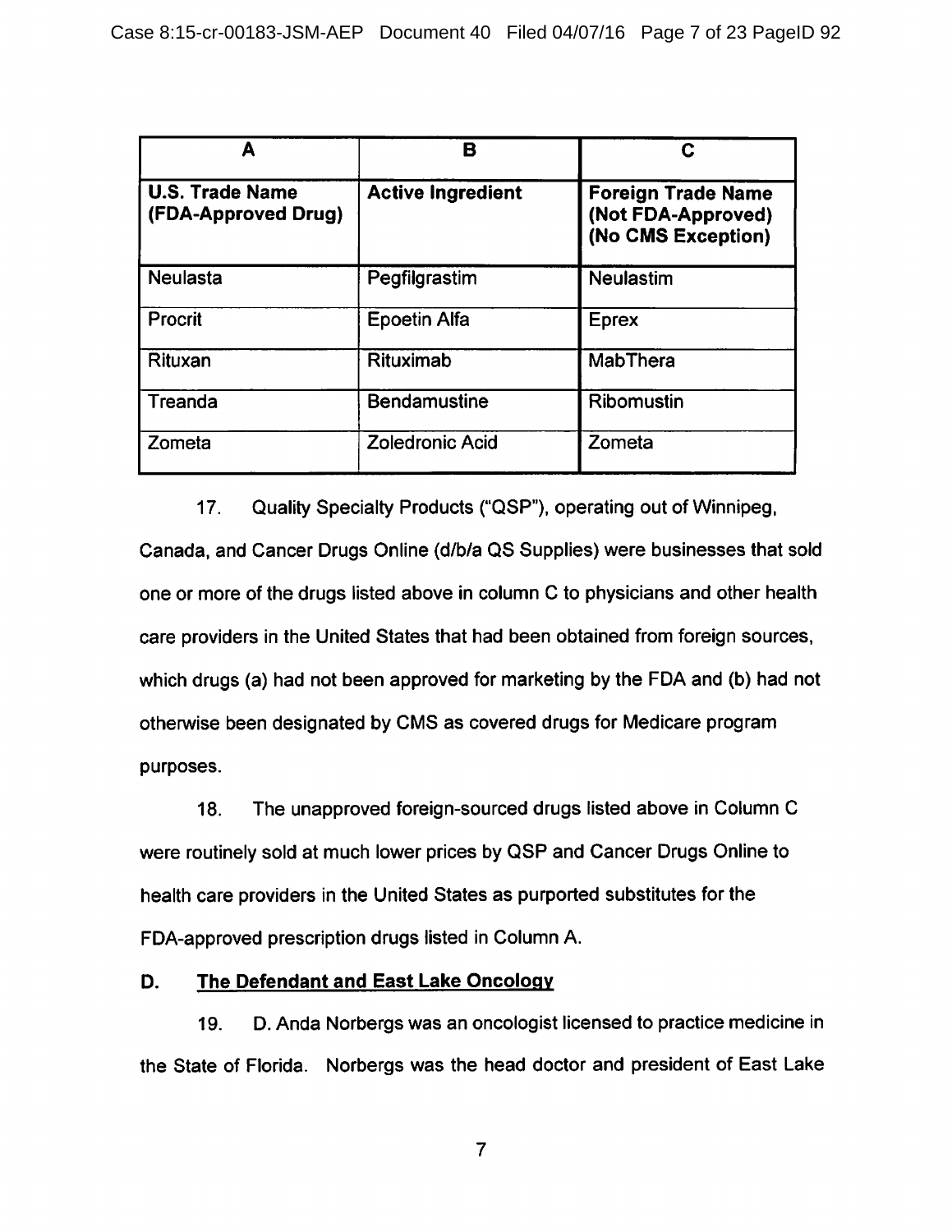Oncology, PA ("ELO"), a Health Care Clinic Establishment ("HCCE") located within the Middle District of Florida that provided care and treatment for patients with cancer and other medical conditions.

 $20.$ As part of the treatment of patients for cancer and other diseases. Norbergs ordered and purchased large amounts of assorted prescription drugs, to include chemotherapy drugs, which were prescribed by Norbergs or one of her physician employees and administered and dispensed to patients at ELO. Reimbursement for these drugs and their administration was sought from Medicare programs, as well as other health care benefit programs.

 $21.$ Florida law required entities, such as ELO, to secure an HCCE permit from the Florida Department of Health in order to purchase drugs. Norbergs, as ELO's owner and designated qualifying practitioner, signed and submitted ELO's HCCE application in or about September 2009, which application was approved in or about October 2009.

 $22.$ Per that HCCE application, Norbergs affirmed, in part, that she understood that ELO and Norbergs, as the qualifying practitioner, were required to comply with Chapter 499. Florida Statutes, which, in part, prohibited as unlawful "[t]he receipt of any drug . . . that is . . . misbranded, and the delivery or proffered delivery of such drug . . . for pay or otherwise."

In or about May 2007, Norbergs signed and submitted to Medicare a 23. completed form CMS-855I, or a "Medicare Enrollment Application" for physicians and non-physician practitioners, to provide services to Medicare program beneficiaries and to bill the Medicare program for those services.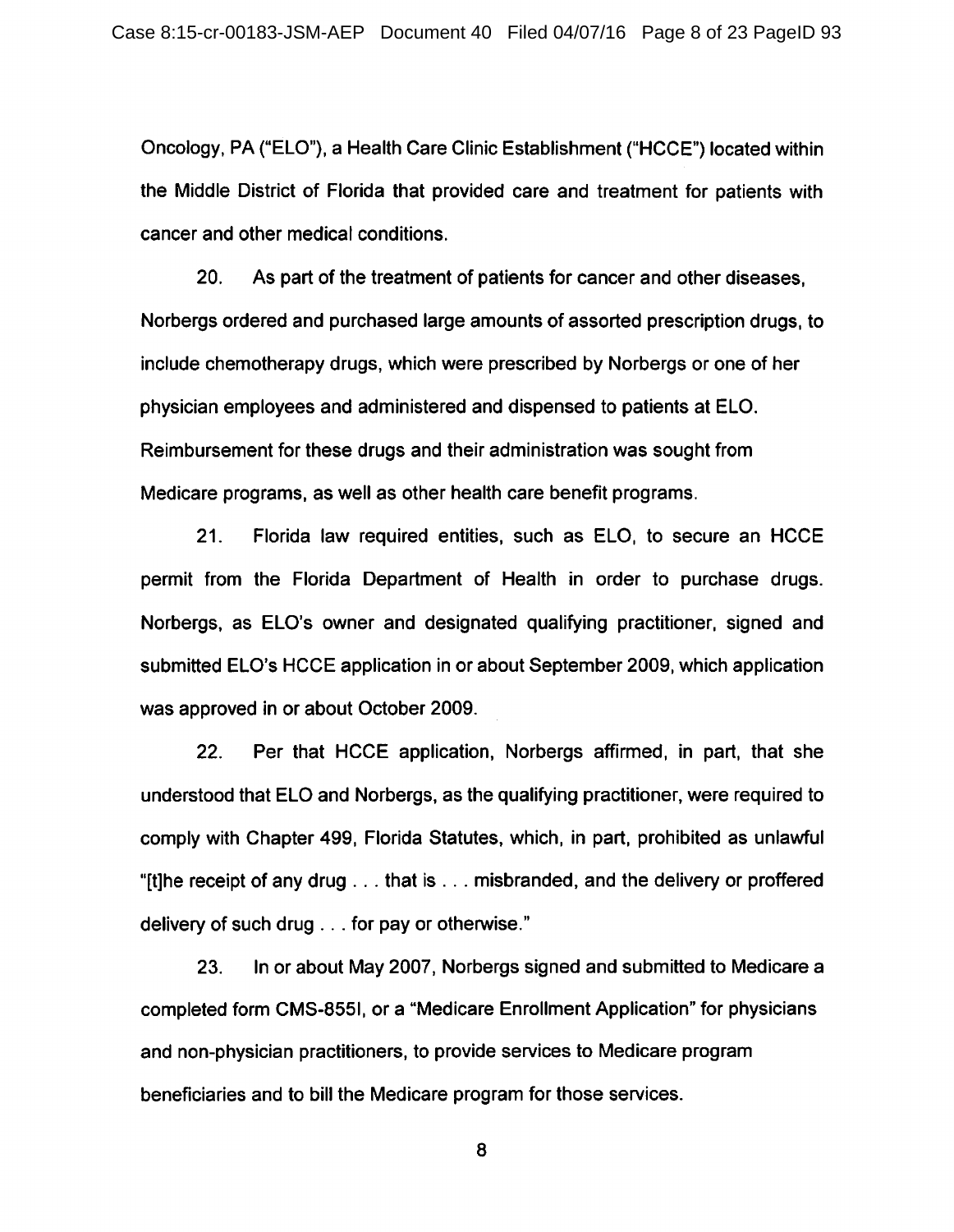In Norbergs's Medicare Enrollment Application to Medicare.  $24.$ 

Norbergs certified, in pertinent part:

4. I agree to abide by the Medicare laws, regulations and program instructions that apply to me or to the organization listed in Section 4A of this application. The Medicare laws, regulations, and program instructions are available through the fee-for-service contractor. I understand that payment of a claim by Medicare is conditioned upon the claim and the underlying transaction complying with such laws. regulations, and program instructions (including, but not limited to, the Federal anti-kickback statute and the Stark law), and on the supplier's compliance with all applicable conditions of participation in Medicare.

 $\star \star \star$ 

8. I will not knowingly present or cause to be presented a false or fraudulent claim for payment by Medicare, and will not submit claims with deliberate ignorance or reckless disregard for their truth or falsity.

 $* * *$ 

Norbergs also signed and submitted an EDI Enrollment Form to First 25.

Coast Services Options, Inc., a CMS contracted intermediary and carrier, so that

Norbergs could electronically submit Medicare claims for payment.

26. In the submitted EDI Enrollment Form, Norbergs acknowledged,

among other things, her understanding that:

... all claims [submitted would] be paid from Federal funds, that the submission of such claims is a claim for payment under the Medicare program, and that anyone who misrepresents or falsifies or causes to be misrepresented or falsified any record or other information relating to that claim that is required pursuant to this Agreement may, upon conviction, be subject to a fine and/or imprisonment under applicable Federal law.

27. Norbergs received multiple warnings or notices during 2011 and

2012 that it was prohibited for her and ELO to purchase and administer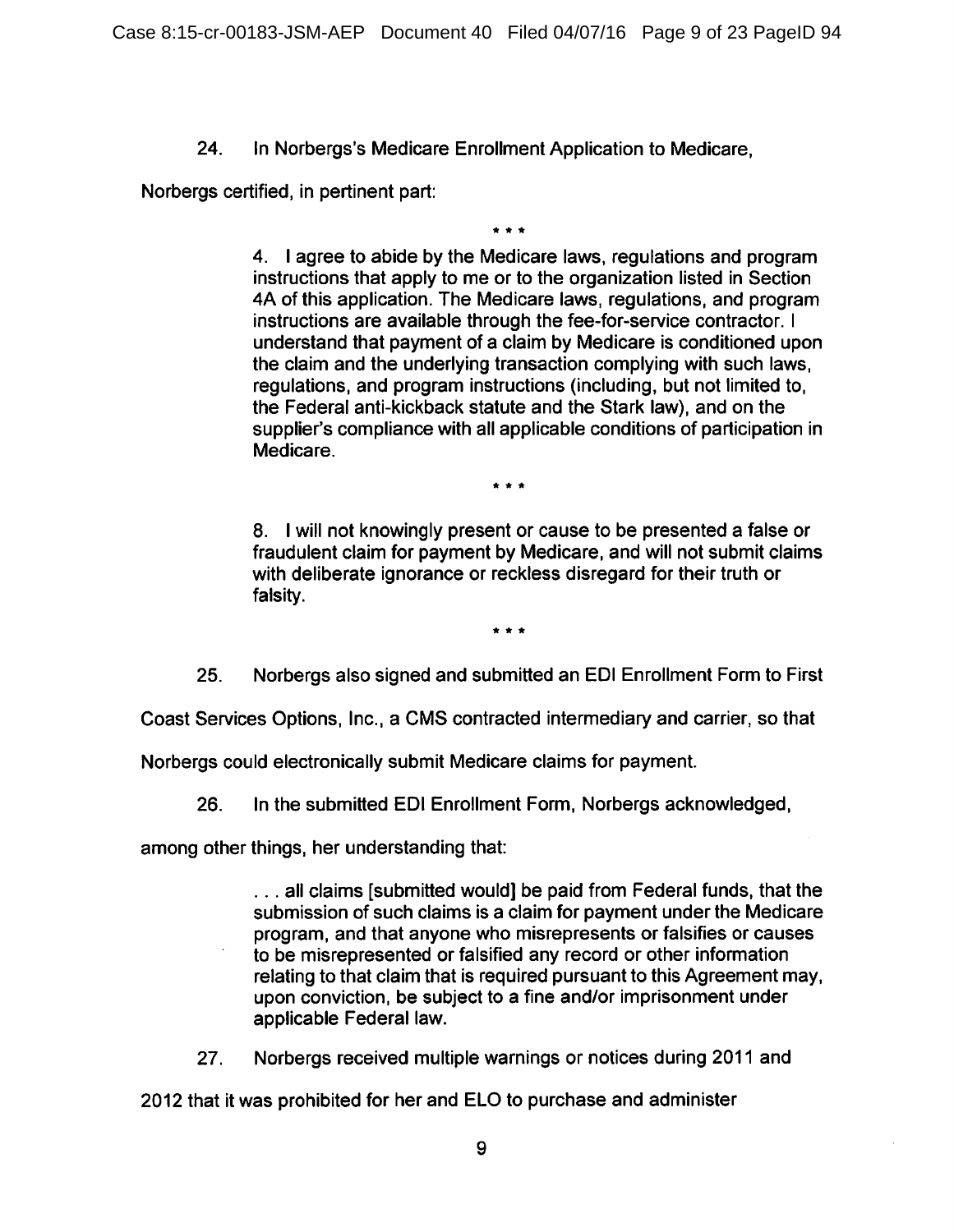prescription drugs that were misbranded and unapproved by the FDA. For

example, on or about April 5, 2012, Norbergs received a letter from the FDA that

clearly warned, in part:

Purchasing prescription drug products, such as injectable cancer medications, from foreign or unlicensed suppliers puts patients at risk of exposure to drugs that may be fake, contaminated, improperly stored and transported, ineffective, and dangerous. In virtually all cases, purchasing unapproved prescription drugs from foreign sources violates the Federal Food, Drug, and Cosmetic Act and is illegal.

FDA requests that you cease using, and retain and secure all remaining products purchased from . . . foreign or unlicensed U.S. sources  $\ldots$ 

28. Contrary to the FDCA prohibitions and Medicare rules, and

notwithstanding Norbergs's acknowledgements made in ELO's HCCE application, Norbergs, after September 2009, ordered and directed others at ELO to order misbranded and unapproved prescription drugs from foreign sources, including QSP and Cancer Drugs Online, for administration to ELO patients. Moreover, said ELO patients were not informed about nor did they consent to the use of the misbranded and unapproved drugs as part of their treatment for cancer and other diseases. Norbergs also correspondingly submitted or caused to be submitted claims for reimbursement to Medicare and other private health care benefit programs for the purchase and administration of the misbranded and unapproved drugs.

29. The misbranded and unapproved prescription drugs purchased by ELO from QSP and other foreign distributors were typically shipped to ELO from a location outside the United States, such as the United Kingdom. Further, the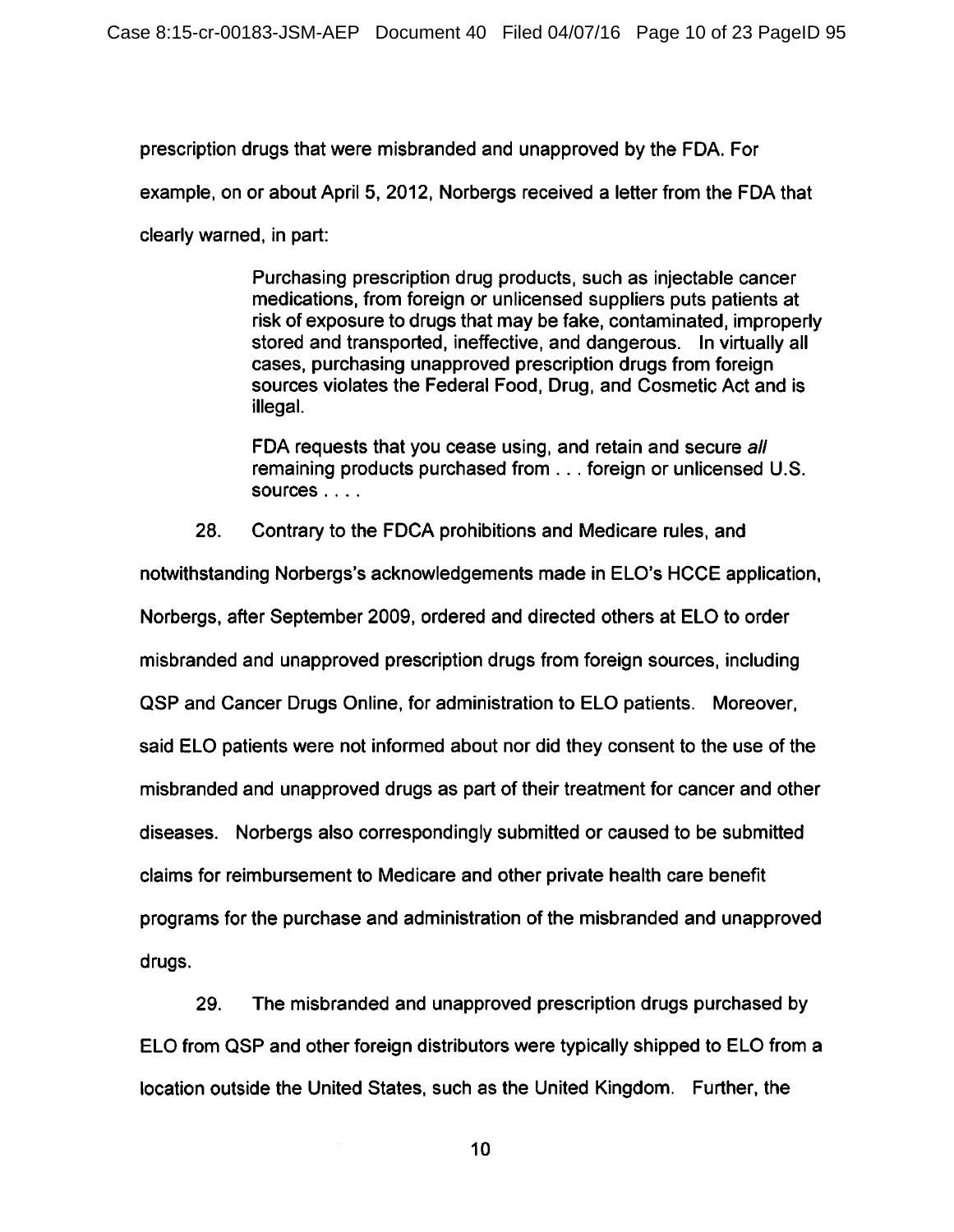packaging and documents shipped with the drugs indicated that the drugs were associated with foreign countries.

30. For example, from in or about January 2011, to in or about March 2012. Norbergs caused ELO to purchase from QSP over \$700,000 in misbranded prescription drugs that lacked FDA-approval, including some of the unapproved drugs listed above in paragraph 16, column C; administered or caused to be administered the misbranded and unapproved drugs to ELO patients; and caused ELO to submit claims to Medicare and other public and private health care benefits programs.

 $31.$ In certain instances, the unapproved and misbranded foreign drugs purchased by ELO shared a trade name with an FDA-approved drug product. However, when that occurred, the labeling for the misbranded and unapproved prescription drugs purchased by ELO from QSP and other foreign distributors differed from the FDA-approved drug labeling. For example, the labeling for some of the misbranded unapproved drugs from foreign distributors was printed in a foreign language and failed to include, in English, certain required information. Other misbranded and unapproved drugs' labeling did not even bear the symbol "Rx only."

### **COUNTS ONE THROUGH SIX** (Receipt and Delivery of Misbranded Drugs in Interstate Commerce)

 $32.$ The Introduction section of this Superseding Indictment is re-alleged and incorporated by reference as though fully set forth herein.

33. On or about the dates listed below, in the Middle District of Florida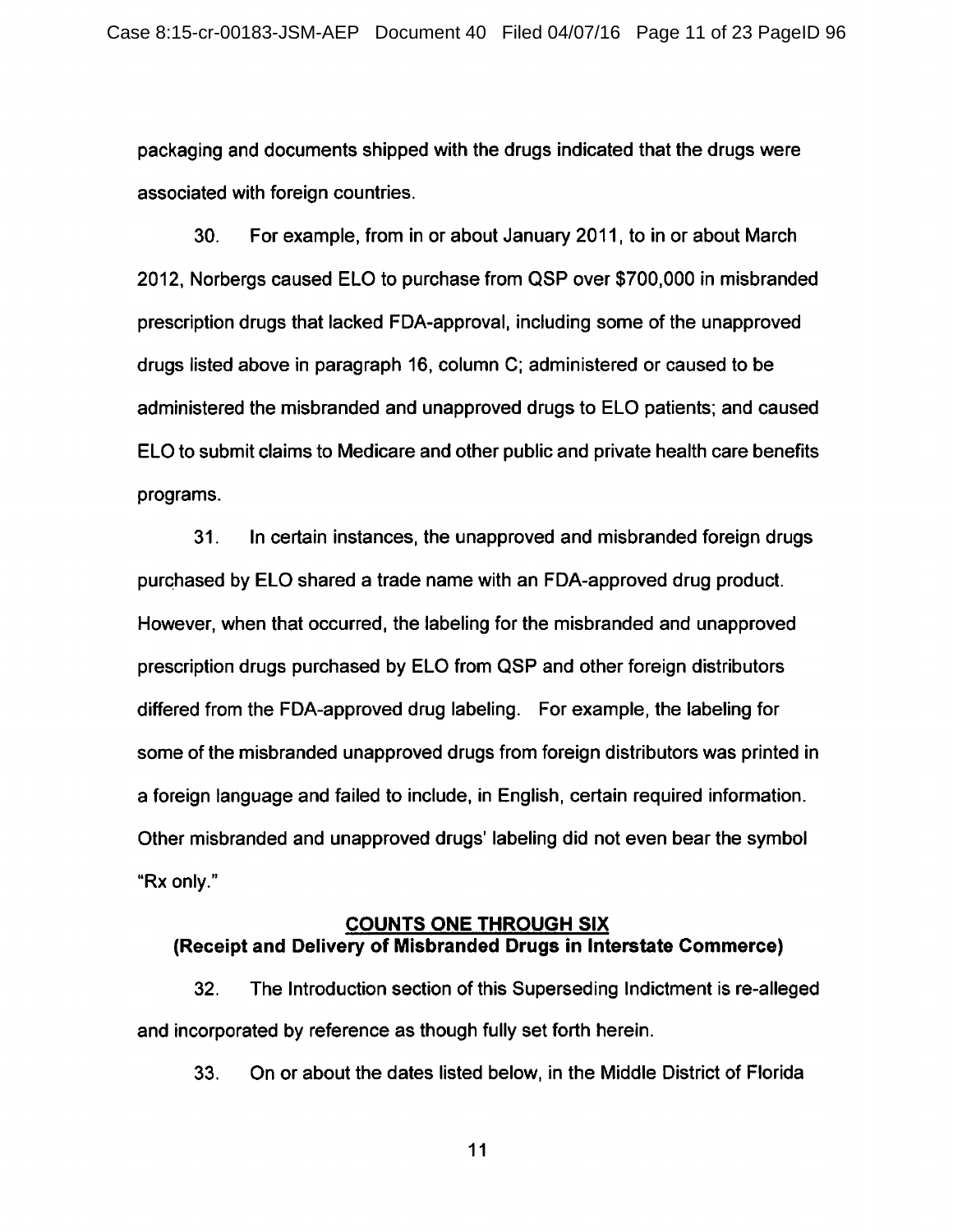and elsewhere.

# **D. ANDA NORBERGS.**

the defendant herein, with the intent to defraud and mislead, received in interstate

commerce the drugs described in the chart below, which drugs were misbranded

within the meaning of the Food, Drug, and Cosmetic Act in the following ways:

- the labeling failed to bear adequate directions for use;  $a<sub>r</sub>$
- $b.$ words, statements, and other information required on the labeling to be in English language did not appear in the English language; and
- the labeling failed to bear the symbol "Rx only": C.

and did deliver and proffer delivery of these drugs for pay and otherwise.

| <b>COUNT</b> | <b>MISBRANDED</b><br><b>DRUG</b> | <b>FOREIGN</b><br><b>DISTRIBUTOR</b> | <b>COUNTRY</b><br><b>SHIPPED</b><br><b>FROM</b> | <b>DATE OF</b><br><b>RECEIPT</b> |
|--------------|----------------------------------|--------------------------------------|-------------------------------------------------|----------------------------------|
| <b>ONE</b>   | Ribomustin                       | QSP                                  | <b>United</b><br>Kingdom                        | 09/22/2011                       |
| <b>TWO</b>   | Ribomustin                       | QSP                                  | <b>United</b><br>Kingdom                        | 12/07/2011                       |
| <b>THREE</b> | Zometa                           | <b>Cancer Drugs</b><br>Online        | <b>Great Britain</b>                            | 12/31/2011                       |
| <b>FOUR</b>  | Zometa                           | <b>Cancer Drugs</b><br>Online        | <b>United</b><br>Kingdom                        | 04/16/2012                       |
| <b>FIVE</b>  | Zometa                           | <b>Cancer Drugs</b><br>Online        | <b>United</b><br>Kingdom                        | 05/28/2012                       |
| <b>SIX</b>   | Zometa                           | <b>Cancer Drugs</b><br>Online        | <b>United</b><br>Kingdom                        | 06/28/2012                       |

All in violation of Title 21, United States Code, Sections 331(c) and

333(a)(2), and Title 18, United States Code, Section 2.

# **COUNTS SEVEN THROUGH SEVENTEEN** (Receipt and Delivery of Misbranded Drugs in Interstate Commerce)

34. The Introduction section of this Superseding Indictment is re-alleged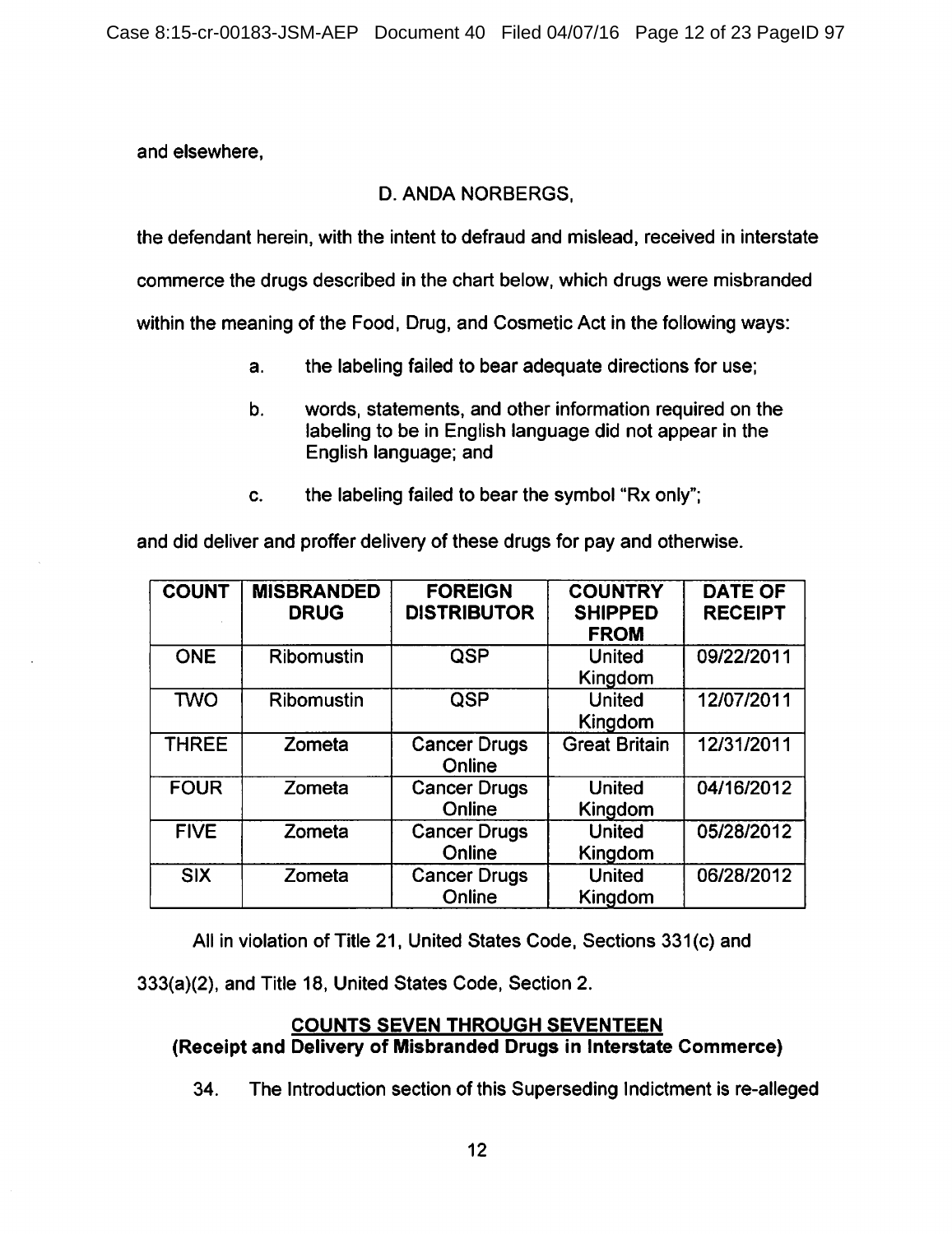and incorporated by reference as though fully set forth herein.

On or about the dates listed below, in the Middle District of Florida  $35.$ and elsewhere,

## D. ANDA NORBERGS,

the defendant herein, with the intent to defraud and mislead, received in interstate commerce the drugs described in the chart below, which drugs were misbranded within the meaning of the Food, Drug, and Cosmetic Act in that the labeling failed to bear adequate directions for use, and did deliver and proffer delivery of these drugs for pay and otherwise.

| <b>COUNT</b>     | <b>MISBRANDED</b><br><b>DRUG</b> | <b>FOREIGN</b><br><b>DISTRIBUTOR</b> | <b>COUNTRY</b><br><b>SHIPPED</b><br><b>FROM</b> | <b>DATE OF</b><br><b>RECEIPT</b> |
|------------------|----------------------------------|--------------------------------------|-------------------------------------------------|----------------------------------|
| <b>SEVEN</b>     | <b>MabThera</b>                  | QSP                                  | <b>United</b><br>Kingdom                        | 09/22/2011                       |
| <b>EIGHT</b>     | <b>MabThera</b>                  | QSP                                  | <b>United</b><br>Kingdom                        | 12/07/2011                       |
| <b>NINE</b>      | Neulastim                        | QSP                                  | <b>United</b><br>Kingdom                        | 12/07/2011                       |
| <b>TEN</b>       | <b>Eprex</b>                     | QSP                                  | <b>United</b><br>Kingdom                        | 12/29/2011                       |
| <b>ELEVEN</b>    | <b>Neulastim</b>                 | QSP                                  | <b>United</b><br>Kingdom                        | 01/05/2012                       |
| <b>TWELVE</b>    | <b>Neulastim</b>                 | QSP                                  | <b>United</b><br>Kingdom                        | 01/27/2012                       |
| <b>THIRTEEN</b>  | <b>Neulastim</b>                 | QSP                                  | <b>United</b><br>Kingdom                        | 02/24/2012                       |
| <b>FOURTEEN</b>  | MabThera                         | QSP                                  | <b>United</b><br>Kingdom                        | 02/24/2012                       |
| <b>FIFTEEN</b>   | <b>Neulastim</b>                 | QSP                                  | <b>United</b><br>Kingdom                        | 02/28/2012                       |
| <b>SIXTEEN</b>   | <b>MabThera</b>                  | QSP                                  | <b>United</b><br>Kingdom                        | 03/06/2012                       |
| <b>SEVENTEEN</b> | <b>Neulastim</b>                 | QSP                                  | <b>United</b><br>Kingdom                        | 03/06/2012                       |

All in violation of Title 21, United States Code, Sections 331(c) and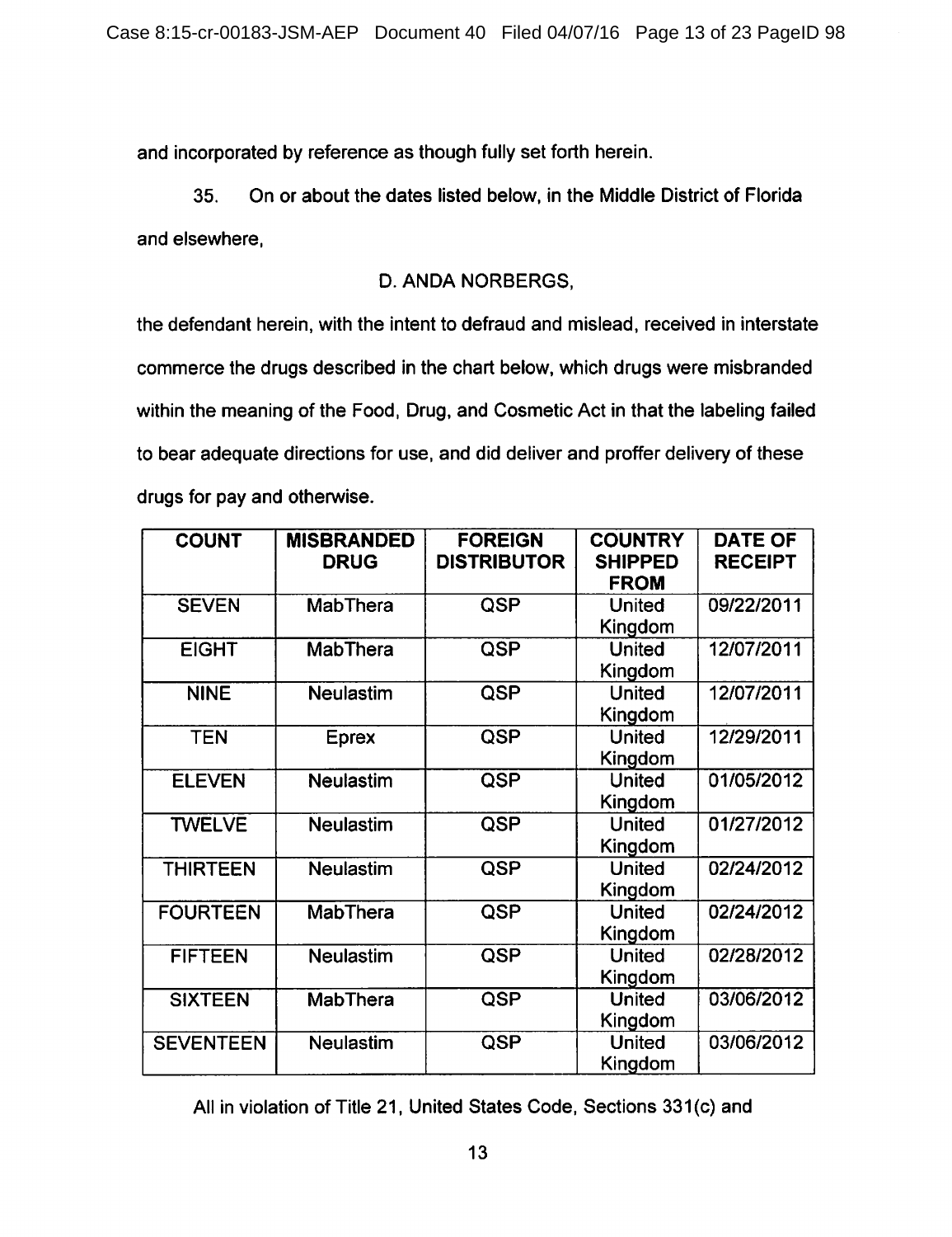333(a)(2), and Title 18, United States Code, Section 2.

### **COUNTS EIGHTEEN THROUGH TWENTY-NINE** (Smuggling Goods Into the United States)

The Introduction section of this Superseding Indictment is re-alleged 36. and incorporated by reference as though fully set forth herein.

37. On or about the dates listed below, in the Middle District of Florida

and elsewhere,

## D. ANDA NORBERGS,

the defendant herein, did knowingly receive, buy, and facilitate the transportation and sale of merchandise imported contrary to law, that is, the misbranded drugs described in the chart below, knowing that the misbranded drugs had been imported and brought into the United States contrary to Title 21, United States Code, Section 331(a).

| <b>COUNT</b>                   | <b>MISBRANDED</b><br><b>DRUG</b>                 | <b>FOREIGN</b><br><b>DISTRIBUTOR</b> | <b>COUNTRY</b><br><b>SHIPPED</b><br><b>FROM</b> | <b>DATE OF</b><br><b>RECEIPT</b> |
|--------------------------------|--------------------------------------------------|--------------------------------------|-------------------------------------------------|----------------------------------|
| <b>EIGHTEEN</b>                | <b>Ribomustin and</b><br><b>MabThera</b>         | QSP                                  | United<br>Kingdom                               | 09/22/2011                       |
| <b>NINETEEN</b>                | Ribomustin,<br>MabThera, and<br><b>Neulastim</b> | QSP                                  | <b>United</b><br>Kingdom                        | 12/07/2011                       |
| <b>TWENTY</b>                  | Eprex                                            | QSP                                  | <b>United</b><br>Kingdom                        | 12/29/2011                       |
| <b>TWENTY-</b><br><b>ONE</b>   | <b>Neulastim</b>                                 | QSP                                  | <b>United</b><br>Kingdom                        | 01/05/2012                       |
| <b>TWENTY-</b><br>TWO          | <b>Neulastim</b>                                 | <b>QSP</b>                           | <b>United</b><br>Kingdom                        | 01/27/2012                       |
| <b>TWENTY-</b><br><b>THREE</b> | Zometa                                           | <b>Cancer Drugs</b><br>Online        | Great<br><b>Britain</b>                         | 12/31/2011                       |
| <b>TWENTY-</b>                 | <b>Neulastim and</b>                             | QSP                                  | United                                          | 02/24/2012                       |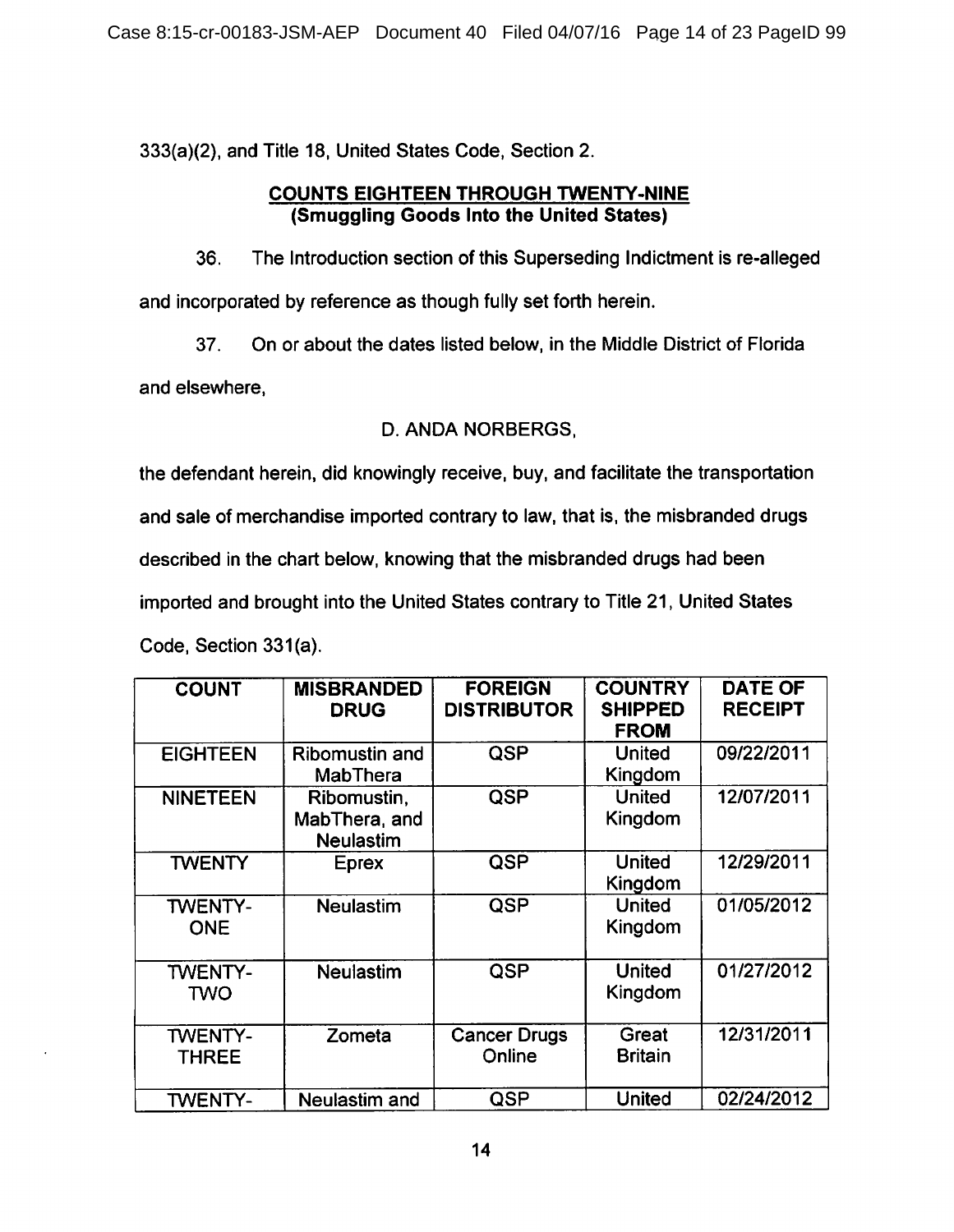| <b>COUNT</b>                   | <b>MISBRANDED</b><br><b>DRUG</b> | <b>FOREIGN</b><br><b>DISTRIBUTOR</b> | <b>COUNTRY</b><br><b>SHIPPED</b><br><b>FROM</b> | <b>DATE OF</b><br><b>RECEIPT</b> |
|--------------------------------|----------------------------------|--------------------------------------|-------------------------------------------------|----------------------------------|
| <b>FOUR</b>                    | <b>MabThera</b>                  |                                      | Kingdom                                         |                                  |
| <b>TWENTY-</b><br><b>FIVE</b>  | <b>Neulastim</b>                 | QSP                                  | <b>United</b><br>Kingdom                        | 02/28/2012                       |
| <b>TWENTY-SIX</b>              | Neulastim and<br><b>MabThera</b> | QSP                                  | <b>United</b><br>Kingdom                        | 03/06/2012                       |
| <b>TWENTY-</b><br><b>SEVEN</b> | Zometa                           | <b>Cancer Drugs</b><br>Online        | <b>United</b><br>Kingdom                        | 04/16/2012                       |
| <b>TWENTY-</b><br><b>EIGHT</b> | Zometa                           | <b>Cancer Drugs</b><br>Online        | <b>United</b><br>Kingdom                        | 05/28/2012                       |
| <b>TWENTY-NINE</b>             | Zometa                           | <b>Cancer Drugs</b><br>Online        | <b>United</b><br>Kingdom                        | 06/28/2012                       |

All in violation of Title 18, United States Code, Sections 545 and 2.

## **COUNTS THIRTY THROUGH FORTY** (Health Care Fraud)

# Introduction

38. The Introduction section of this Superseding Indictment is re-alleged

and incorporated by reference as though fully set forth herein.

# **Scheme and Artifice**

39. Beginning on an unknown date, but as early as in or about May

2009, and continuing through in or about January of 2013, in the Middle District of Florida and elsewhere,

# D. ANDA NORBERGS,

the defendant herein, did knowingly and willfully devise and intend to devise a

scheme and artifice to defraud Medicare, a health care benefit program, and for

obtaining money and property owned by and under the custody and control of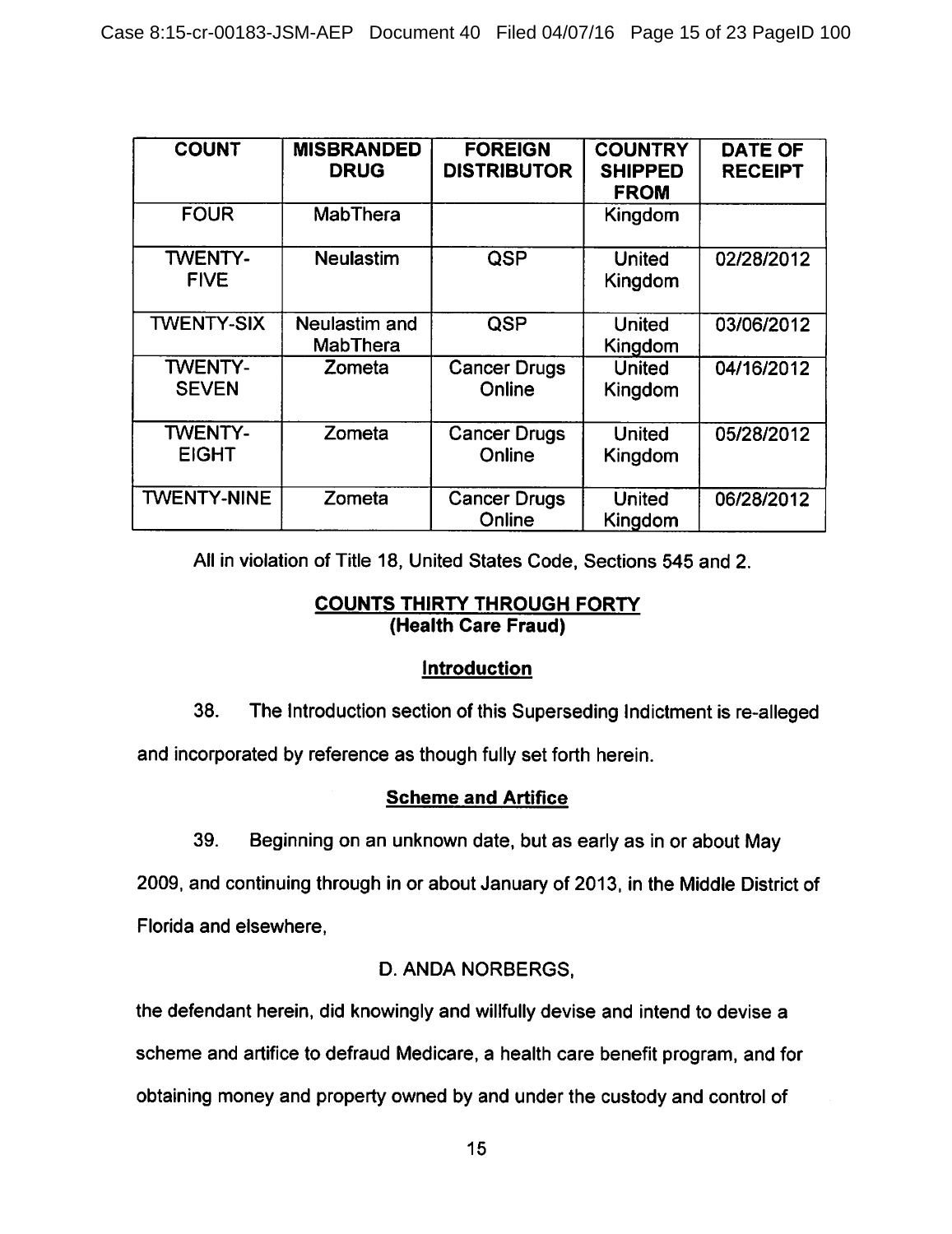Medicare by materially false and fraudulent pretenses, representations, and promises.

#### **Manner and Means**

40. The substance of the manner and means by which the defendant sought to execute the scheme and artifice included, among others, the following:

It was part of the scheme and artifice that, to wrongfully a. increase her profits, Norbergs would and did purchase or cause to be purchased from QSP and other foreign distributors the following, among other, misbranded drugs: Ribomustin, Neulastim, Eprex, MabThera, and Zometa, none of which had received marketing approval by the FDA nor otherwise been designated by CMS as a covered drug for Medicare program purposes (hereinafter "unapproved drugs").

 $\mathbf{b}$ . It was a further part of the scheme and artifice that the misbranded and unapproved drugs purchased or caused to be purchased by Norbergs were sent to ELO via the United States Postal Service or other private or commercial interstate carrier.

It was a further part of the scheme and artifice that Norbergs C. would and did administer or cause to be administered to ELO patients the aforementioned misbranded and unapproved drugs purchased from foreign distributors.

It was a further part of the scheme and artifice that Norbergs d. would not and did not disclose to these ELO patients that they were receiving misbranded and unapproved drugs purchased from foreign distributors.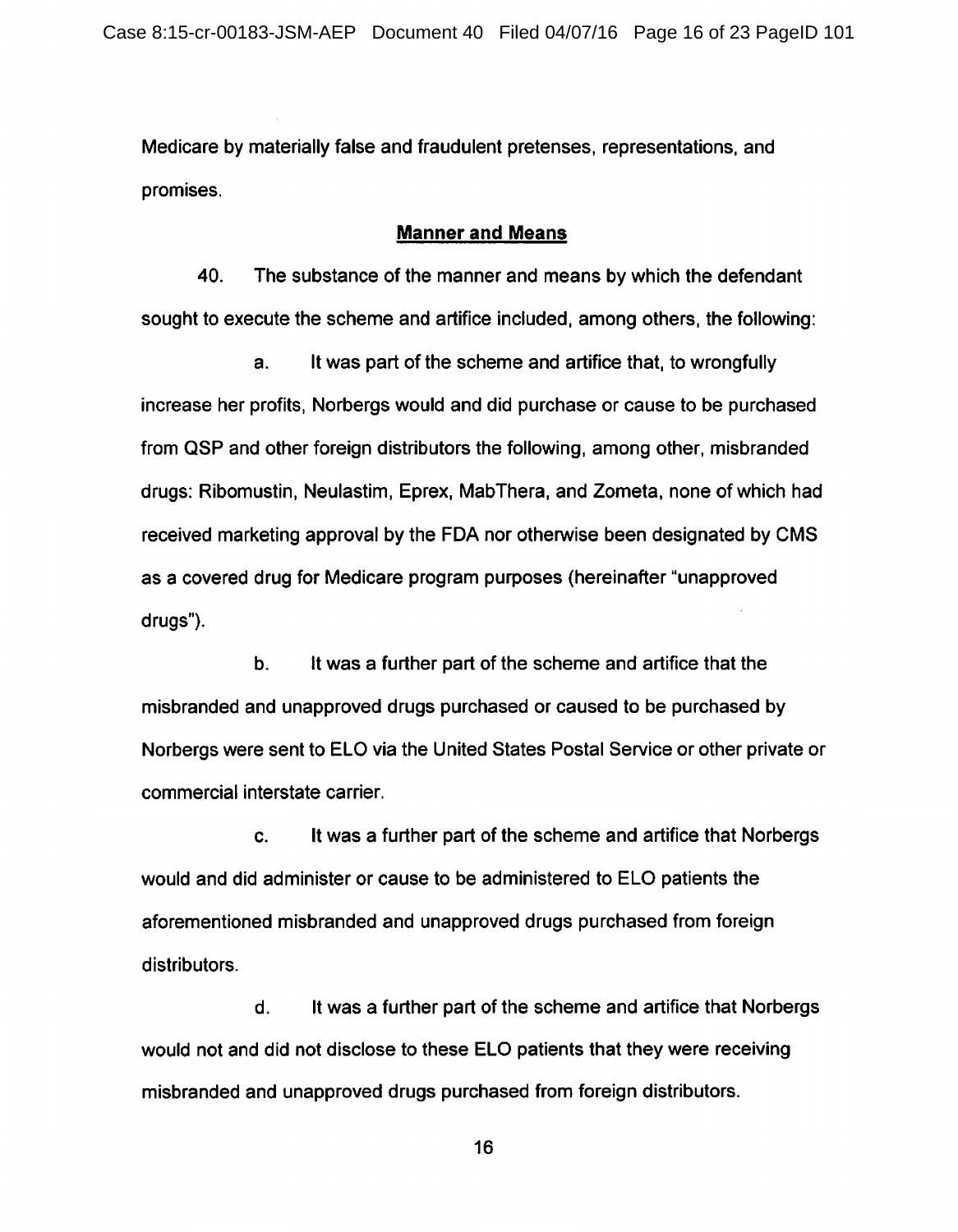It was a further part of the scheme and artifice that Norbergs e. would and did submit or cause to be submitted to the Medicare program false and fraudulent claims for reimbursement, which falsely and fraudulently represented that covered Medicare program drugs had been administered to those ELO patients when, in truth and in fact, misbranded and unapproved drugs had been administered.

f. It was a further part of the scheme and artifice that Norbergs would and did submit or cause to be submitted to supplemental health insurance providers claims for reimbursement for drugs administered to ELO patients.

It was a further part of the scheme and artifice that, on g. occasion, Norbergs would and did collect or cause to be collected copayments and coinsurance payments from ELO patients based on the portion of claims unpaid for by Medicare and the supplemental health insurance providers.

It was a further part of the scheme and artifice that Norbergs h. and others would and did perform acts and make statements to hide and conceal the scheme and artifice and the acts committed and executed in furtherance thereof.

#### **Execution of the Scheme and Artifice**

On or about the dates listed below in each count, within the Middle 41. District of Florida, and elsewhere, the defendant, aided and abetted by others, knowingly and willfully executed and attempted to execute the above-described scheme and artifice to defraud the Medicare program, a federal health care benefit program, as defined by Title 18, United States Code, Section 24(b), and to obtain,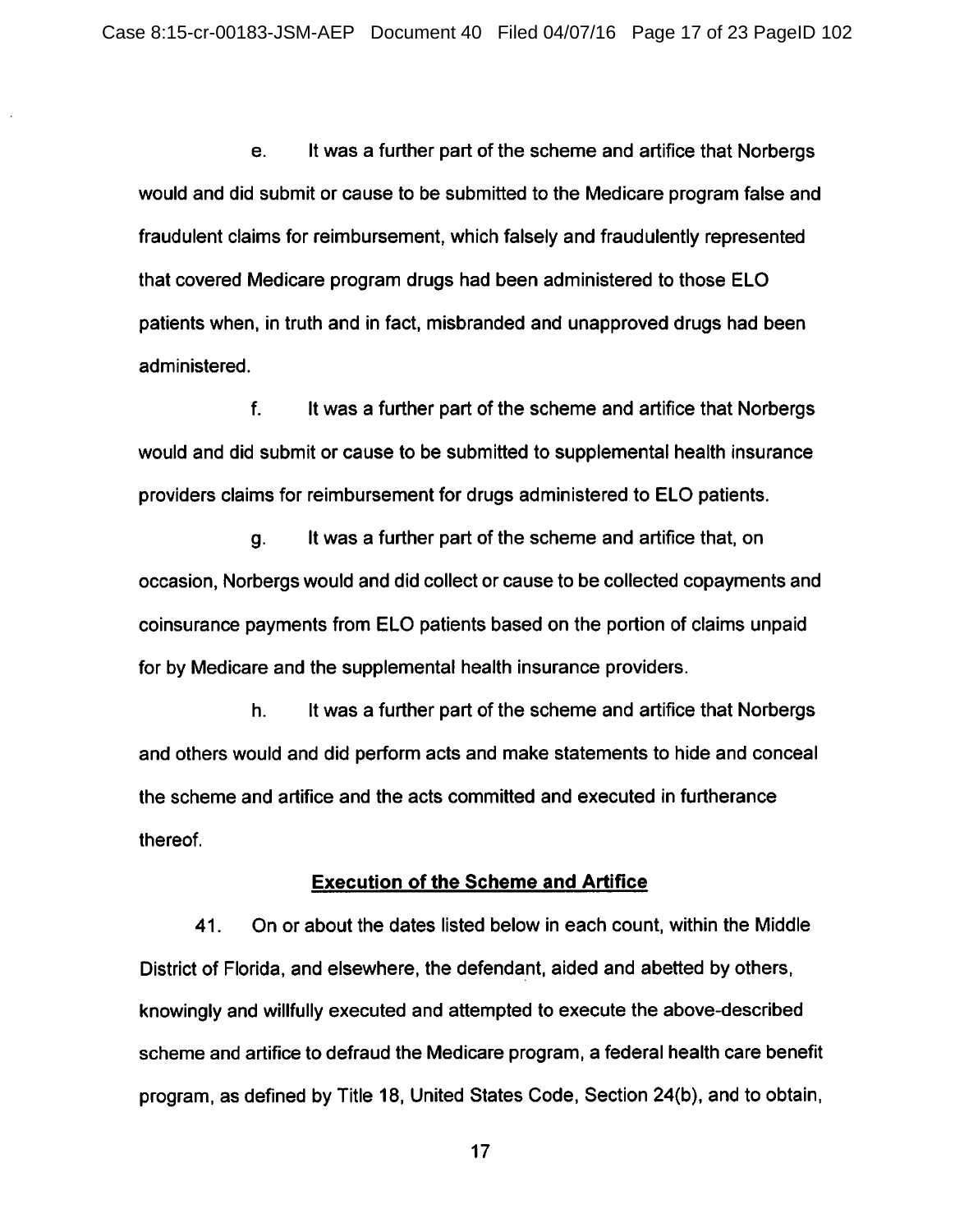by means of false and fraudulent pretenses and representations, money and property under the custody and control of the Medicare program, in connection with the delivery of and payment for health care benefits, items, and services, by submitting claims to the Medicare program for treatment of the patients listed below, that falsely and fraudulently represented the listed covered drugs had been administered on the associated dates of service when, in truth and in fact, unapproved and misbranded versions of said drugs had been administered.

| <b>COUNT</b>       | <b>CLAIM</b><br><b>DATE</b> | <b>PATIENT</b>    | <b>DRUG &amp; SERVICE PROVIDED</b> |
|--------------------|-----------------------------|-------------------|------------------------------------|
| <b>THIRTY</b>      | 09/26/2011                  | M.S.              | J9310                              |
|                    |                             |                   | <b>Rituximab Injection</b>         |
|                    |                             |                   | (MabThera)                         |
| THIRTY-ONE         | 09/29/2011                  | S.M.              | J9310                              |
|                    |                             |                   | <b>Rituximab Injection</b>         |
|                    |                             |                   | (MabThera)                         |
| THIRTY-TWO         | 09/30/2011                  | $\overline{C.K.}$ | J9310                              |
|                    |                             |                   | <b>Rituximab Injection</b>         |
|                    |                             |                   | (MabThera)                         |
| THIRTY-THREE       | 12/13/2011                  | $\overline{A.B}$  | J9310                              |
|                    |                             |                   | <b>Rituximab Injection</b>         |
|                    |                             |                   | (MabThera)                         |
| <b>THIRTY-FOUR</b> | 12/13/2011                  | $\overline{A.B.}$ | J9033                              |
|                    |                             |                   | <b>Bendamustine Injection</b>      |
|                    |                             |                   | (Ribomustin)                       |
| <b>THIRTY-FIVE</b> | 12/14/2011                  | A.B.              | J9033                              |
|                    |                             |                   | <b>Bendamustine Injection</b>      |
|                    |                             |                   | (Ribomustin)                       |
| <b>THIRTY-SIX</b>  | 12/29/2011                  | J.M.              | J0885                              |
|                    |                             |                   | <b>Epoetin Alfa Injection</b>      |
|                    |                             |                   | (Eprex)                            |
| THIRTY-SEVEN       | 01/05/2012                  | $\overline{AL.}$  | J2005                              |
|                    |                             |                   | Pegfilgrastim Injection            |
|                    |                             |                   | (Neulastim)                        |
| THIRTY-EIGHT       | 01/27/2012                  | $\overline{A.L.}$ | J2005                              |
|                    |                             |                   | Pegfilgrastim Injection            |
|                    |                             |                   | (Neulastim)                        |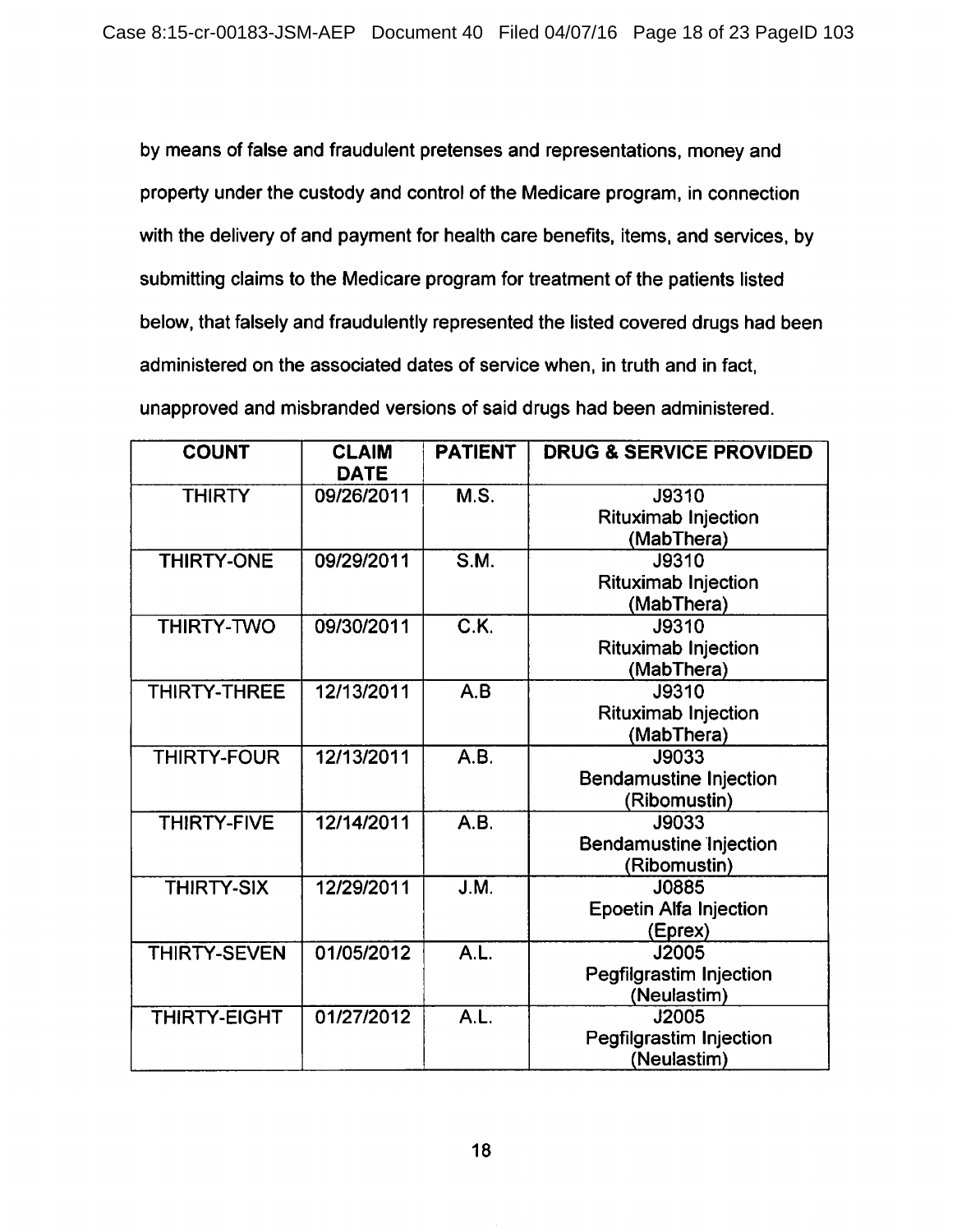| <b>COUNT</b> | <b>CLAIM</b><br><b>DATE</b> | <b>PATIENT</b> | <b>DRUG &amp; SERVICE PROVIDED</b>                |
|--------------|-----------------------------|----------------|---------------------------------------------------|
| THIRTY-NINE  | 03/06/2012                  | K.P.           | J9310<br><b>Rituximab Injection</b><br>(MabThera) |
| <b>FORTY</b> | 06/15/2012                  | S.B.           | J3487<br>Zoledronic Acid Injection<br>(Zometa)    |

All in violation of Title 18, United States Code, Sections 1347 and 2.

# **COUNTS FORTY-ONE THROUGH FORTY-FIVE** (Mail Fraud)

# **Introduction**

42. The Introduction section of this Superseding Indictment is re-alleged and incorporated by reference as though fully set forth herein.

# **Scheme and Artifice**

43. Beginning on an unknown date, but as early as in or about May

2009, and continuing through in or about January of 2013, in the Middle District of Florida and elsewhere,

# D. ANDA NORBERGS.

the defendant herein, did knowingly and willfully devise and intend to devise a scheme and artifice to defraud, and for obtaining money and property from Medicare and ELO patients by means of materially false and fraudulent pretenses, representations, and promises.

# **Manner and Means**

44. The Manner and Means section from the Health Care Fraud allegations relating to Counts Thirty through Forty of this Superseding Indictment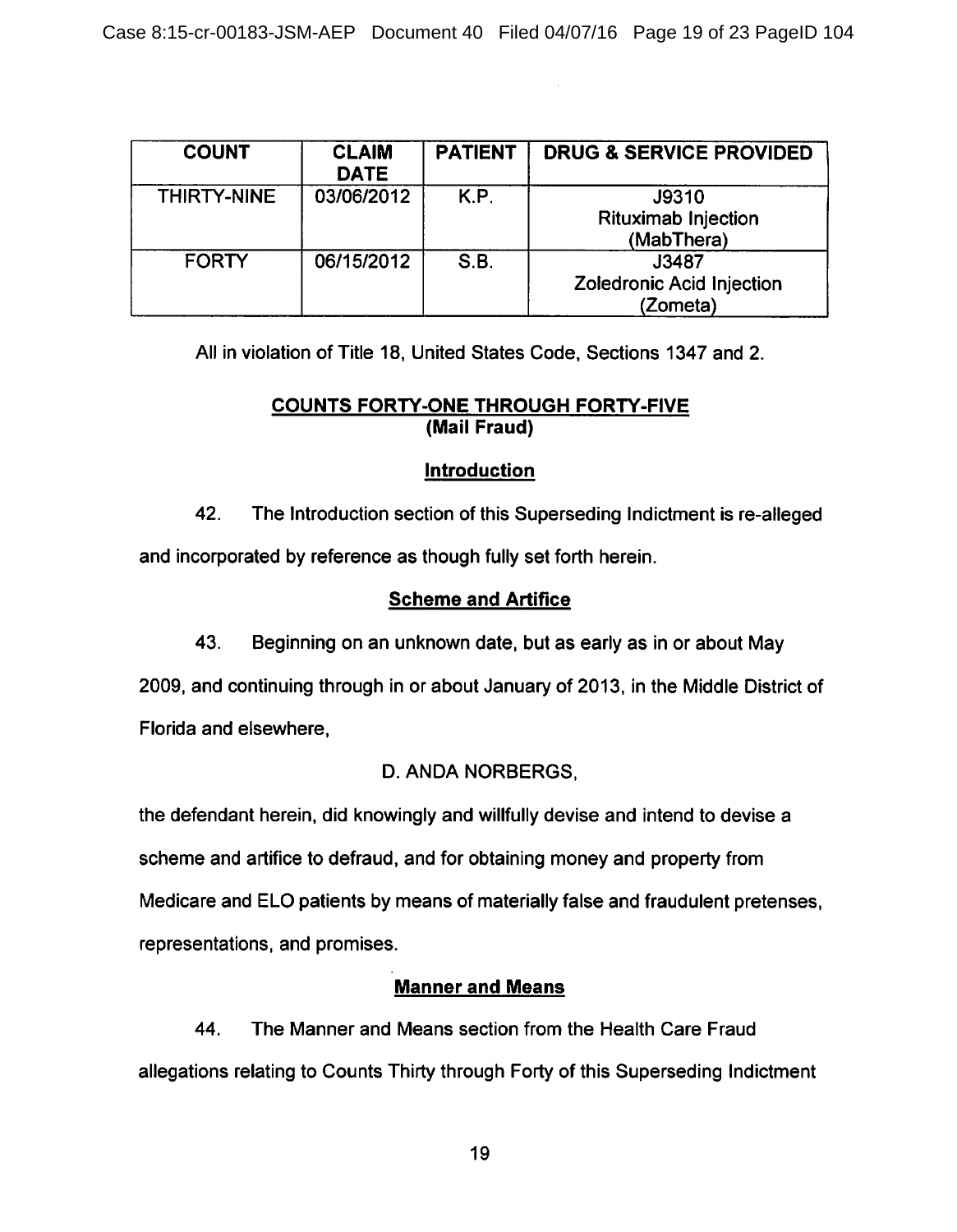are re-alleged and incorporated by reference as though fully set forth herein for purposes of alleging the manner and means.

## **Execution of the Scheme and Artifice**

45. On or about the date set forth below, within the Middle District of Florida and elsewhere, for the purpose of executing and attempting to execute the scheme and artifice to defraud and attempting to do so, and for obtaining money and property from Medicare and ELO patients by means of materially false and fraudulent pretenses, representations, and promises,

# D. ANDA NORBERGS.

defendant herein, aided and abetted by others, did knowingly and willfully cause to be delivered by mail and any private and commercial interstate carrier, according to the direction thereon, and at the place at which it is directed to be delivered by the person to whom it is addressed, any such matter and thing, that is, a parcel containing the misbranded and unapproved drugs described in the chart below:

| <b>COUNT</b>       | <b>DATE</b> | <b>MISBRANDED</b><br><b>DRUG</b> | <b>SENT</b><br><b>FROM / TO</b>               | <b>PATIENT</b> |
|--------------------|-------------|----------------------------------|-----------------------------------------------|----------------|
| <b>FORTY-ONE</b>   | 09/21/2011  | <b>MabThera</b>                  | <b>United</b><br>Kingdom to<br>Florida        | S.M. and C.K.  |
| <b>FORTY-TWO</b>   | 12/06/2011  | MabThera and<br>Ribomustin       | <b>United</b><br>Kingdom to<br><b>Florida</b> | A.B            |
| <b>FORTY-THREE</b> | 01/04/2012  | <b>Neulastim</b>                 | <b>United</b><br>Kingdom to<br>Florida        | A.L.           |
| <b>FORTY-FOUR</b>  | 03/02/2012  | <b>MabThera</b>                  | <b>United</b><br>Kingdom to<br><b>Florida</b> | K.P.           |
| <b>FORTY-FIVE</b>  | 05/28/2012  | Zometa                           | <b>United</b><br>Kingdom to<br>Florida        | S.B.           |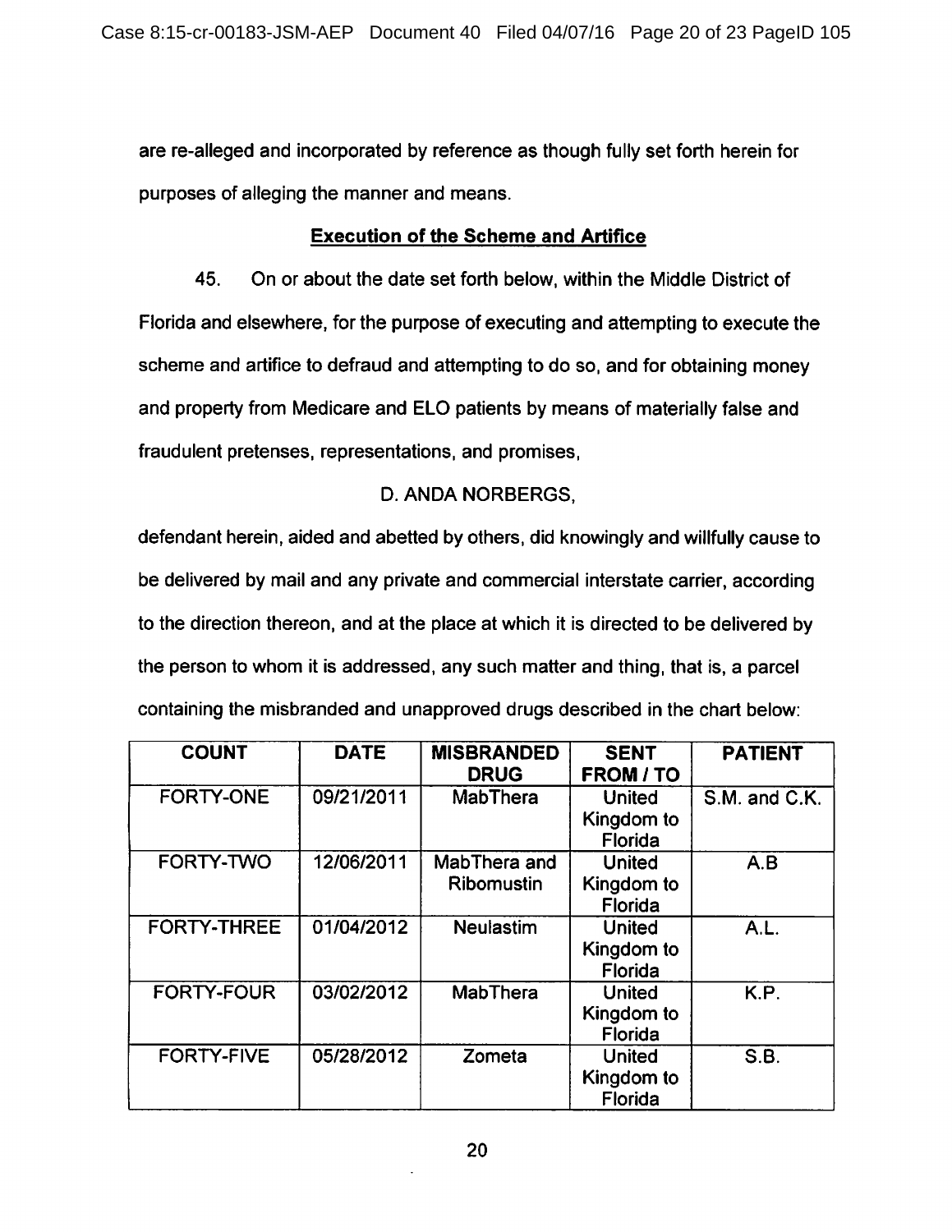All in violation of Title 18, United States Code, Sections 1341 and 2.

#### **FORFEITURE**

 $1<sub>1</sub>$ All of the allegations contained above are hereby realleged and incorporated by reference for the purpose of alleging forfeitures pursuant to Title 18, United States Code, Section 982.

 $2.$ Upon conviction of any of the violations alleged in Counts One through Seventeen and Thirty through Forty-Four of this Superseding Indictment, the defendant shall forfeit to the United States of America, pursuant to Title 18, United States Code, Section 982(a)(7), any property, real or personal, that constitutes or is derived, directly or indirectly, from gross proceeds traceable to the commission of the offense.

Upon conviction of any of the violations alleged in Counts Eighteen 3. through Twenty-Nine of this Superseding Indictment, the defendant shall forfeit to the United States of America, pursuant to Title 18, United States Code, Section 982(a)(2)(B), any property constituting, or derived from, proceeds the person obtained directly or indirectly, as the result of such violation.

4. The property to be forfeited includes, but is not limited to, a forfeiture money judgment of at least \$700,000.

If any of the property described above, as a result of any act or 5. omission of the defendant:

> cannot be located upon the exercise of due diligence;  $a<sub>r</sub>$

has been transferred or sold to, or deposited with, a third b.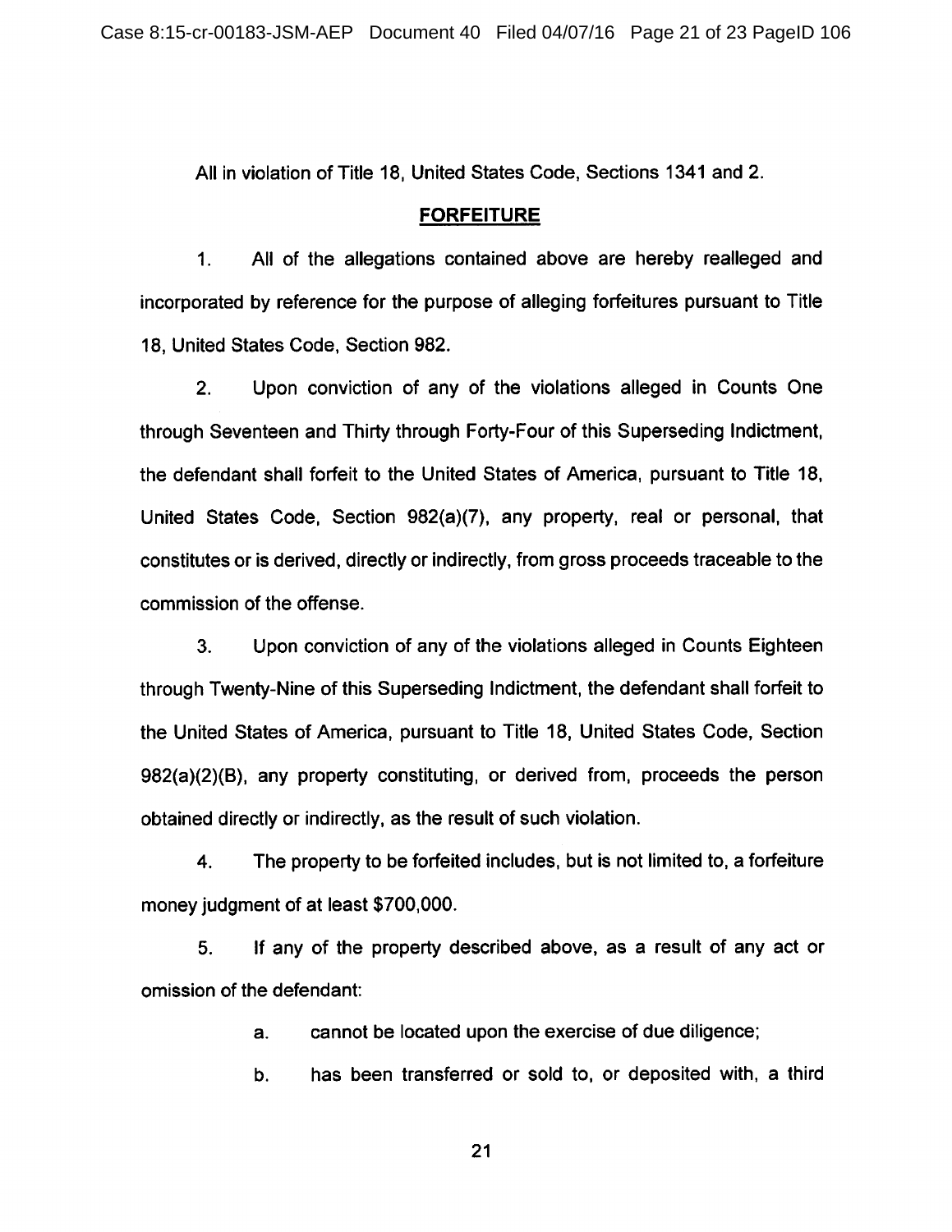party;

- $\overline{C}$ . has been placed beyond the jurisdiction of the court;
- d. has been substantially diminished in value; or
- has been commingled with other property which cannot be е. divided without difficulty,

the United States of America shall be entitled to forfeiture of substitute property under the provisions of Title 21, United States Code, Section 853(p), as incorporated by Title 18, United States Code, Section 982(b)(1).

A TRUE BILL.

Foreperson

A. LEE BENTLEY, III **United States Attorney** 

By:

By:

Adam M. Saltzman **Assistant United States Attorney** 

Robert A. Mosakowski **Assistant United States Attorney** Chief, Economic Crimes Section